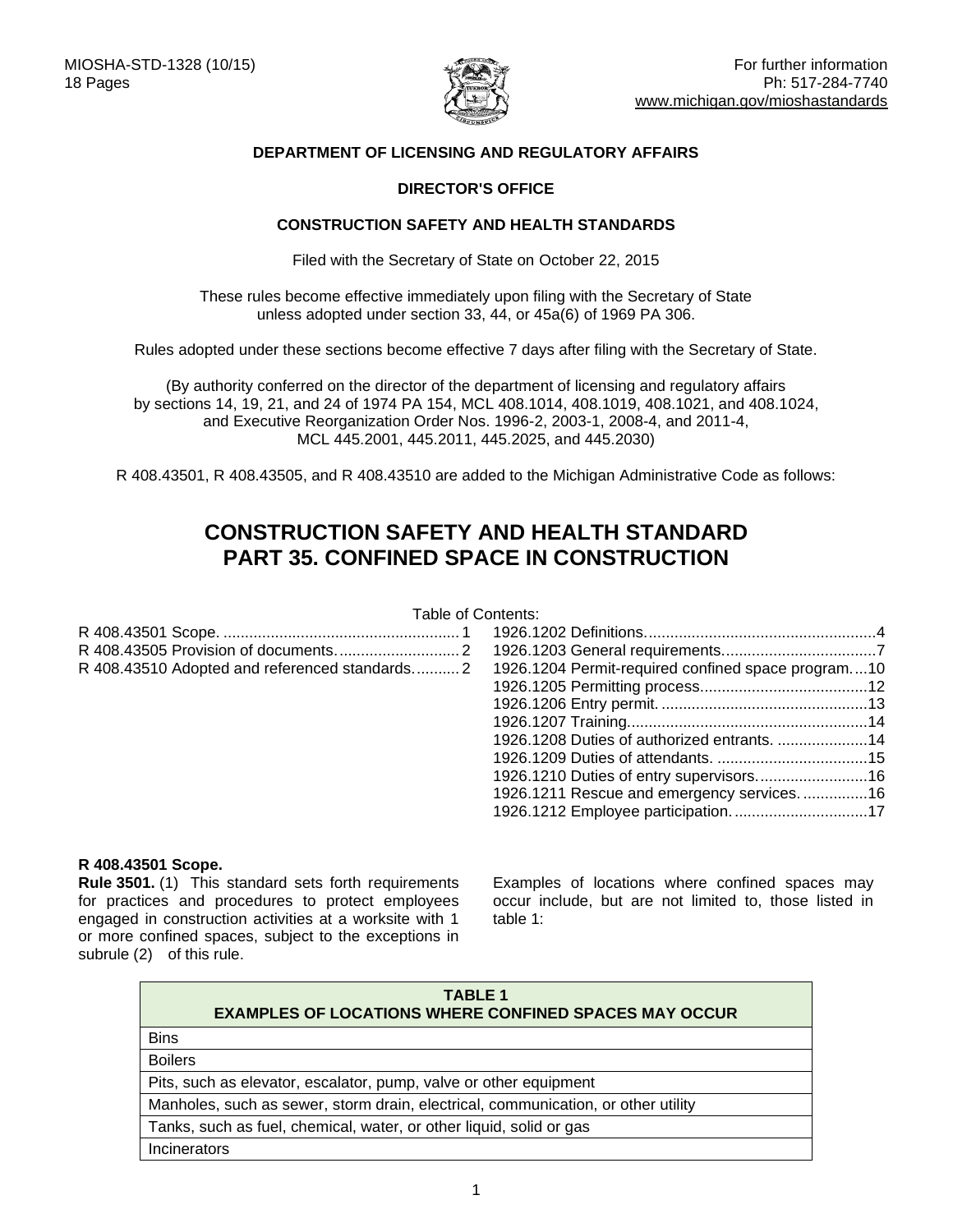# **TABLE 1**<br>TABLE 1

| <b>Scrubbers</b><br>Concrete pier columns<br><b>Sewers</b><br><b>Transformer vaults</b><br>Heating, ventilation, and air-conditioning (HVAC) ducts<br>Storm drains<br><b>Water mains</b><br>Precast concrete and other pre-formed manhole units<br><b>Drilled shafts</b><br><b>Enclosed beams</b><br>Vessels<br><b>Digesters</b><br><b>Lift Stations</b><br>Cesspools<br><b>Silos</b><br>Air receivers<br>Sludge gates<br>Air preheaters<br>Step up transformers<br><b>Turbines</b><br>Chillers<br>Bag houses<br>Mixers, such as reactors | <b>EXAMPLES OF LOCATIONS WHERE CONFINED SPACES MAY OCCUR</b> |
|-------------------------------------------------------------------------------------------------------------------------------------------------------------------------------------------------------------------------------------------------------------------------------------------------------------------------------------------------------------------------------------------------------------------------------------------------------------------------------------------------------------------------------------------|--------------------------------------------------------------|
|                                                                                                                                                                                                                                                                                                                                                                                                                                                                                                                                           |                                                              |
|                                                                                                                                                                                                                                                                                                                                                                                                                                                                                                                                           |                                                              |
|                                                                                                                                                                                                                                                                                                                                                                                                                                                                                                                                           |                                                              |
|                                                                                                                                                                                                                                                                                                                                                                                                                                                                                                                                           |                                                              |
|                                                                                                                                                                                                                                                                                                                                                                                                                                                                                                                                           |                                                              |
|                                                                                                                                                                                                                                                                                                                                                                                                                                                                                                                                           |                                                              |
|                                                                                                                                                                                                                                                                                                                                                                                                                                                                                                                                           |                                                              |
|                                                                                                                                                                                                                                                                                                                                                                                                                                                                                                                                           |                                                              |
|                                                                                                                                                                                                                                                                                                                                                                                                                                                                                                                                           |                                                              |
|                                                                                                                                                                                                                                                                                                                                                                                                                                                                                                                                           |                                                              |
|                                                                                                                                                                                                                                                                                                                                                                                                                                                                                                                                           |                                                              |
|                                                                                                                                                                                                                                                                                                                                                                                                                                                                                                                                           |                                                              |
|                                                                                                                                                                                                                                                                                                                                                                                                                                                                                                                                           |                                                              |
|                                                                                                                                                                                                                                                                                                                                                                                                                                                                                                                                           |                                                              |
|                                                                                                                                                                                                                                                                                                                                                                                                                                                                                                                                           |                                                              |
|                                                                                                                                                                                                                                                                                                                                                                                                                                                                                                                                           |                                                              |
|                                                                                                                                                                                                                                                                                                                                                                                                                                                                                                                                           |                                                              |
|                                                                                                                                                                                                                                                                                                                                                                                                                                                                                                                                           |                                                              |
|                                                                                                                                                                                                                                                                                                                                                                                                                                                                                                                                           |                                                              |
|                                                                                                                                                                                                                                                                                                                                                                                                                                                                                                                                           |                                                              |
|                                                                                                                                                                                                                                                                                                                                                                                                                                                                                                                                           |                                                              |
|                                                                                                                                                                                                                                                                                                                                                                                                                                                                                                                                           |                                                              |
|                                                                                                                                                                                                                                                                                                                                                                                                                                                                                                                                           |                                                              |

(2) This standard does not apply to any of the following:

(a) Construction work regulated by Construction Safety Standard Part 9 "Excavation, Trenching, and Shoring."

(b) Construction work regulated by Construction Safety Standard Part 14 "Tunnels, Shafts, Caissons, and Cofferdams."

(c) Construction work regulated by Occupational Health Standard Part 504 "Diving Operations."

(d) Construction work regulated by Occupational Health Standard Part 665 "Underground Construction, Caissons, Cofferdams, and Compressed Air."

(3) When this standard applies and there is a provision that addresses a confined space hazard in another applicable standard, the employer shall comply with both that requirement and the applicable provisions of this standard.

(4) The following provisions of the occupational safety and health administration (OSHA) regulations, except as amended in these rules, are adopted by reference in these rules:

(a) [1926.1202 "Definitions.](https://www.federalregister.gov/articles/2015/05/04/2015-08843/confined-spaces-in-construction#sec-1926-1202)"

(b) [1926.1203 "General requirements."](https://www.federalregister.gov/articles/2015/05/04/2015-08843/confined-spaces-in-construction#sec-1926-1203)

(c) [1926.1204 "Permit-required confined space](https://www.federalregister.gov/articles/2015/05/04/2015-08843/confined-spaces-in-construction#sec-1926-1204)  [program."](https://www.federalregister.gov/articles/2015/05/04/2015-08843/confined-spaces-in-construction#sec-1926-1204)

- (d) [1926.1205 "Permitting process."](https://www.federalregister.gov/articles/2015/05/04/2015-08843/confined-spaces-in-construction#sec-1926-1205)
- (e) [1926.1206 "Entry permit."](https://www.federalregister.gov/articles/2015/05/04/2015-08843/confined-spaces-in-construction#sec-1926-1206)
- (f) 1926.1207 "Training."
- (g) [1926.1208 "Duties of authorized entrants."](https://www.federalregister.gov/articles/2015/05/04/2015-08843/confined-spaces-in-construction#sec-1926-1208)
- (h) [1926.1209 "Duties of](https://www.federalregister.gov/articles/2015/05/04/2015-08843/confined-spaces-in-construction#sec-1926-1209) attendants."

(i) [1926.1210 "Duties of entry supervisors."](https://www.federalregister.gov/articles/2015/05/04/2015-08843/confined-spaces-in-construction#sec-1926-1210)

(j) 1926.1211 ["Rescue and emergency](https://www.federalregister.gov/articles/2015/05/04/2015-08843/confined-spaces-in-construction#sec-1926-1211)  [services."](https://www.federalregister.gov/articles/2015/05/04/2015-08843/confined-spaces-in-construction#sec-1926-1211)

(k) [1926.1212 "Employee participation."](https://www.federalregister.gov/articles/2015/05/04/2015-08843/confined-spaces-in-construction#sec-1926-1212)

#### <span id="page-1-0"></span>**R 408.43505 Provision of documents.**

**Rule 3505**. For each document required to be retained in this standard, the retaining employer must make the document available on request to the director of the department of licensing and regulatory affairs or his or her designee.

#### <span id="page-1-1"></span>**R 408.43510 Adopted and referenced standards.**

**Rule 3510.** (1) The following federal occupational safety and health administration (OSHA) regulations, that are effective August 3, 2015, are adopted by reference in these rules:

- (a) [1926.1202 "Definitions.](https://www.federalregister.gov/articles/2015/05/04/2015-08843/confined-spaces-in-construction#sec-1926-1202)"
- (b) [1926.1203 "General requirements."](https://www.federalregister.gov/articles/2015/05/04/2015-08843/confined-spaces-in-construction#sec-1926-1203)

(c) [1926.1204 "Permit-required confined space](https://www.federalregister.gov/articles/2015/05/04/2015-08843/confined-spaces-in-construction#sec-1926-1204)  [program."](https://www.federalregister.gov/articles/2015/05/04/2015-08843/confined-spaces-in-construction#sec-1926-1204)

- (d) [1926.1205 "Permitting process."](https://www.federalregister.gov/articles/2015/05/04/2015-08843/confined-spaces-in-construction#sec-1926-1205)
- (e) [1926.1206 "Entry permit."](https://www.federalregister.gov/articles/2015/05/04/2015-08843/confined-spaces-in-construction#sec-1926-1206)
- (f) [1926.1207 "Training."](https://www.federalregister.gov/articles/2015/05/04/2015-08843/confined-spaces-in-construction#sec-1926-1207)
- (g) [1926.1208 "Duties of authorized entrants."](https://www.federalregister.gov/articles/2015/05/04/2015-08843/confined-spaces-in-construction#sec-1926-1208)
- (h) [1926.1209 "Duties of attendants."](https://www.federalregister.gov/articles/2015/05/04/2015-08843/confined-spaces-in-construction#sec-1926-1209)
- (i) [1926.1210 "Duties of entry supervisors."](https://www.federalregister.gov/articles/2015/05/04/2015-08843/confined-spaces-in-construction#sec-1926-1210)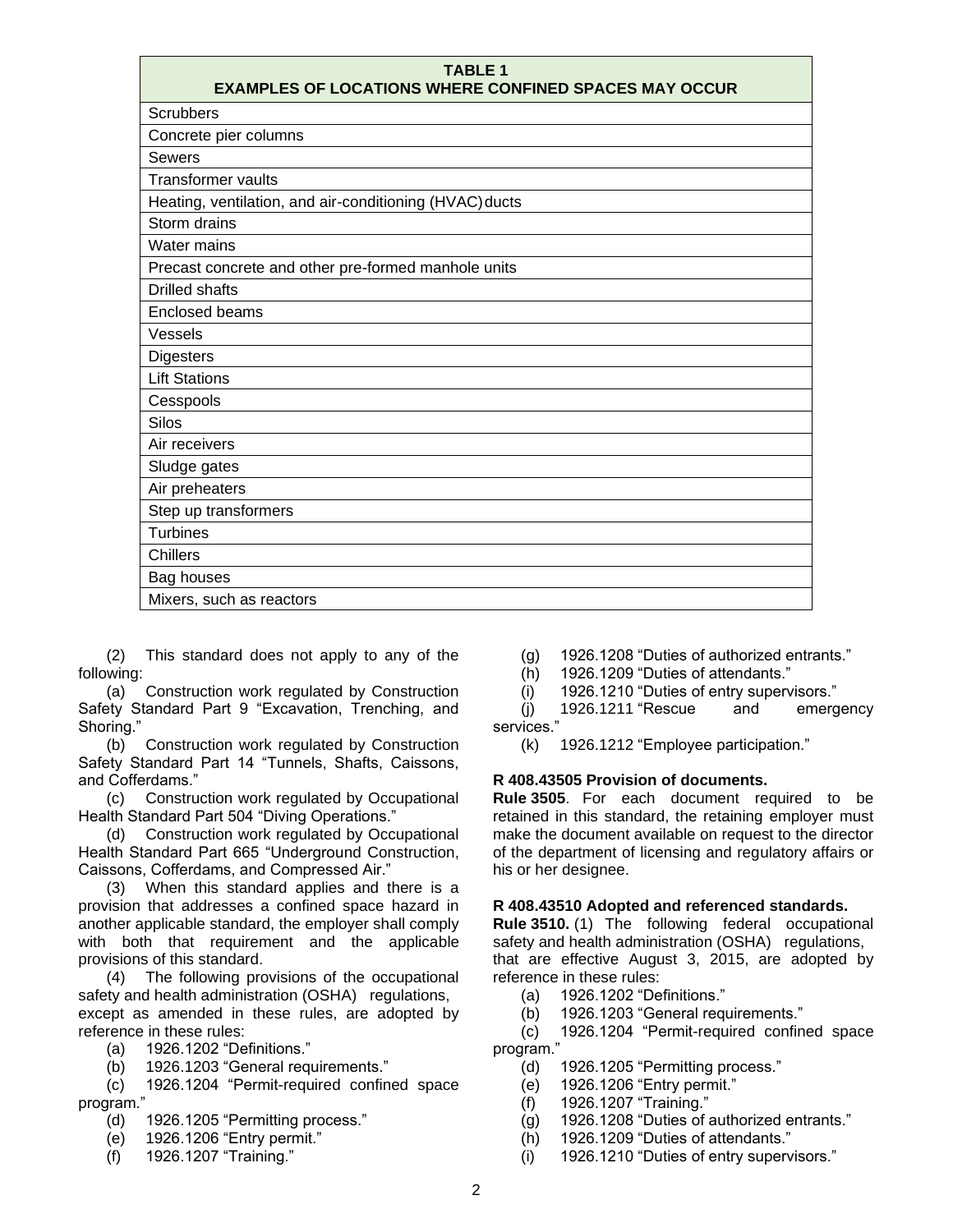(j) 1926.1211 ["Rescue and emergency](https://www.federalregister.gov/articles/2015/05/04/2015-08843/confined-spaces-in-construction#sec-1926-1211)  [services."](https://www.federalregister.gov/articles/2015/05/04/2015-08843/confined-spaces-in-construction#sec-1926-1211)

(k) [1926.1212 "Employee participation."](https://www.federalregister.gov/articles/2015/05/04/2015-08843/confined-spaces-in-construction#sec-1926-1212)

(2) The standards adopted in this rule are available from the United States Department of Labor, Occupational Safety and Health Administration website: [www.osha.gov,](http://www.osha.gov/) at no charge as of the time of adoption of these rules.

(3) The standards adopted in these rules are available for inspection at the Department of Licensing and Regulatory Affairs, MIOSHA Regulatory Services Section, 530 West Allegan Street, Lansing, Michigan, 48909-8143.

(4) The standards adopted in these rules may be obtained from the publisher or may be obtained from the Department of Licensing and Regulatory Affairs, MIOSHA Regulatory Services Section, 530 West Allegan Street, P.O. Box 30643, Lansing, Michigan, 48909-8143, plus \$20.00 for shipping and handling.

(5) The following Michigan occupational safety and health (MIOSHA) standards are referenced in these rules. Up to 5 copies of these standards may be obtained at no charge from the Michigan Department of Licensing and Regulatory Affairs, MIOSHA Regulatory Services Section, 530 West Allegan Street, Lansing, Michigan, 48909-8143 or via the internet at website: [www.michigan.gov/mioshastandards.](http://www.michigan.gov/mioshastandards) For quantities greater than 5, the cost, as of the time of adoption of these rules, is 4 cents per page.

(a) Construction Safety Standard Part 9 "Excavation, Trenching, and Shoring," R 408.40901 to R 408.40953.

(b) Construction Safety Standard Part 14<br>"Tunnels. Shafts, Caissons, and Cofferdams," Shafts, Caissons, and Cofferdams," R 408.41401 to R 408.41483.

(c) Occupational Health Standard Part 504 "Diving Operations," R 325.50301 to R 325.50348.

(d) Occupational Health Standard Part 665 "Underground Construction, Caissons, Cofferdams, and Compressed Air," R 325.62991 to R 325.62996.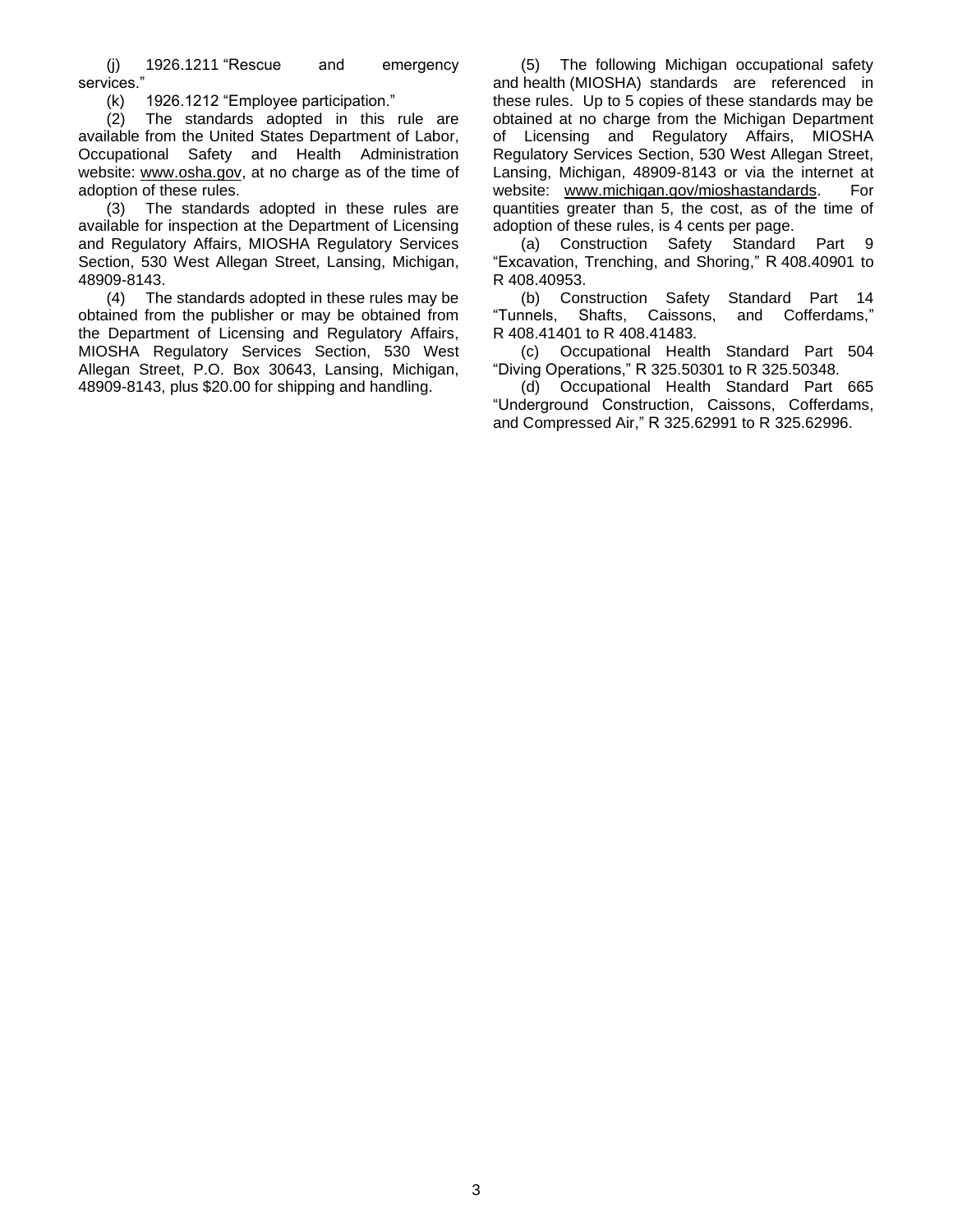## **OSHA STANDARDS**

### **1926.1202 DEFINITIONS**

<span id="page-3-0"></span>The following terms are defined for the purposes of this subpart only:

*Acceptable entry conditions* means the conditions that must exist in a permit space, before an employee may enter that space, to ensure that employees can safely enter into, and safely work within, the space.

*Attendant* means an individual stationed outside one or more permit spaces who assesses the status of authorized entrants and who must perform the duties specified in § 1926.1209.

*Authorized entrant* means an employee who is authorized by the entry supervisor to enter a permit space.

*Barrier* means a physical obstruction that blocks or limits access.

*Blanking* or *blinding* means the absolute closure of a pipe, line, or duct by the fastening of a solid plate (such as a spectacle blind or a skillet blind) that completely covers the bore and that is capable of withstanding the maximum pressure of the pipe, line, or duct with no leakage beyond the plate.

*Competent person* means one who is capable of identifying existing and predictable hazards in the surroundings or working conditions which are unsanitary, hazardous, or dangerous to employees, and who has the authorization to take prompt corrective measures to eliminate them.

*Confined space* means a space that:

(1)Is large enough and so configured that an employee can bodily enter it;

(2)Has limited or restricted means for entry and exit; and

(3)Is not designed for continuous employee occupancy.

*Control* means the action taken to reduce the level of any hazard inside a confined space using engineering methods (for example, by ventilation), and then using these methods to maintain the reduced hazard level. Control also refers to the engineering methods used for this purpose. Personal protective equipment is not a control.

*Controlling Contractor* is the employer that has overall responsibility for construction at the worksite.

Note to the definition of "Controlling Contractor".

If the controlling contractor owns or manages the property, then it is both a controlling employer and a host employer.

- *Double block and bleed* means the closure of a line, duct, or pipe by closing and locking or tagging two in-line valves and by opening and locking or tagging a drain or vent valve in the line between the two closed valves.
- *Early-warning system* means the method used to alert authorized entrants and attendants that an engulfment hazard may be developing. Examples of early-warning systems include, but are not limited to: Alarms activated by remote sensors; and lookouts with equipment for immediately communicating with the authorized entrants and attendants.
- *Emergency* means any occurrence (including any failure of power, hazard control or monitoring equipment) or event, internal or external, to the permit space that could endanger entrants.
- *Engulfment* means the surrounding and effective capture of a person by a liquid or finely divided (flowable) solid substance that can be aspirated to cause death by filling or plugging the respiratory system or that can exert enough force on the body to cause death by strangulation, constriction, crushing, or suffocation.
- *Entry* means the action by which any part of a person passes through an opening into a permit-required confined space. Entry includes ensuing work activities in that space and is considered to have occurred as soon as any part of the entrant's body breaks the plane of an opening into the space, whether or not such action is intentional or any work activities are actually performed in the space.
- *Entry Employer* means any employer who decides that an employee it directs will enter a permit space.

Note to the definition of "Entry Employer".

An employer cannot avoid the duties of the standard merely by refusing to decide whether its employees will enter a permit space, and OSHA will consider the failure to so decide to be an implicit decision to allow employees to enter those spaces if they are working in the proximity of the space.

*Entry permit* (permit) means the written or printed document that is provided by the employer who designated the space a permit space to allow and control entry into a permit space and that contains the information specified in § 1926.1206.

*Entry rescue* occurs when a rescue service enters a permit space to rescue one or more employees.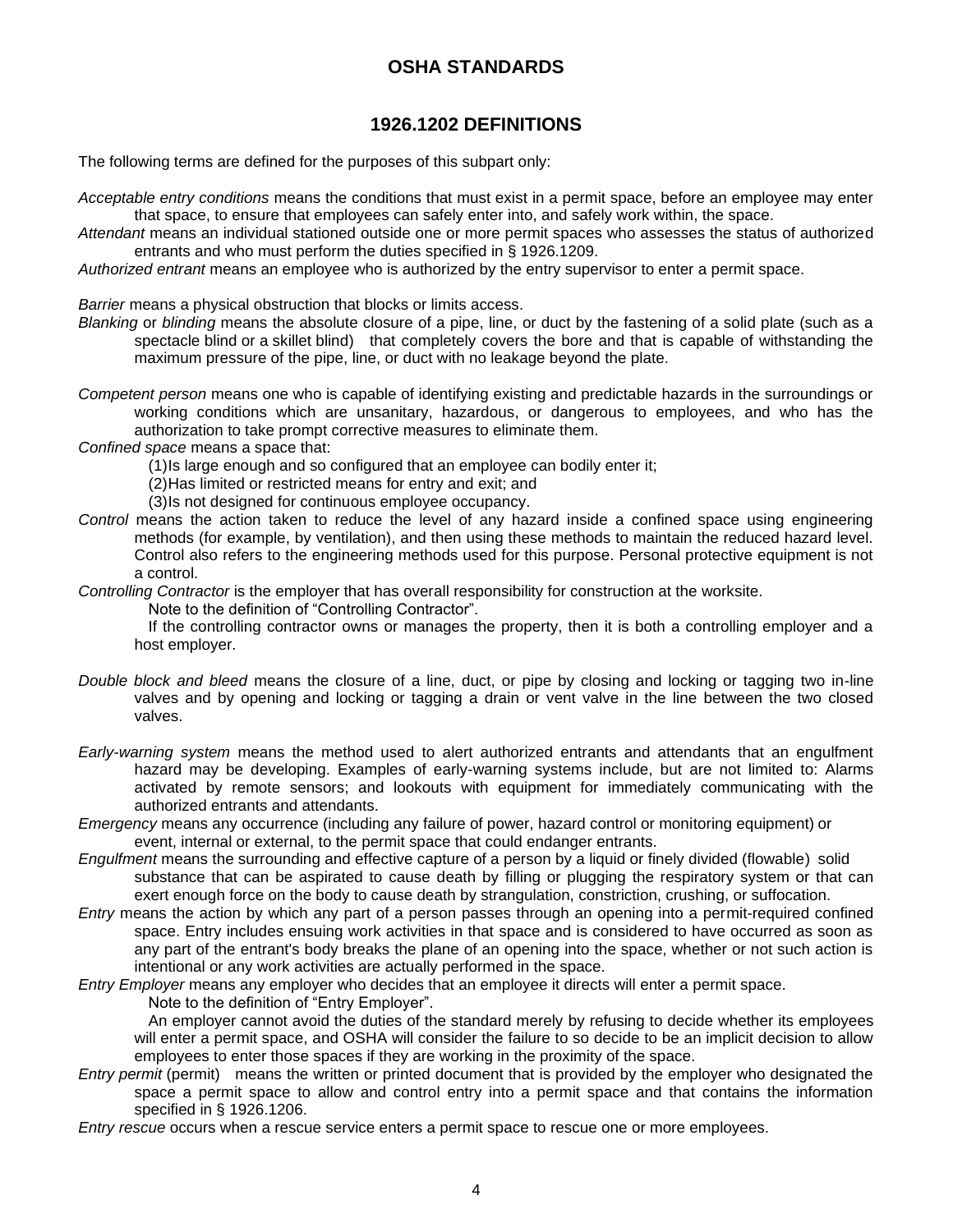*Entry supervisor* means the qualified person (such as the employer, foreman, or crew chief) responsible for determining if acceptable entry conditions are present at a permit space where entry is planned, for authorizing entry and overseeing entry operations, and for terminating entry as required by this standard. Note to the definition of "Entry supervisor".

An entry supervisor also may serve as an attendant or as an authorized entrant, as long as that person is trained and equipped as required by this standard for each role he or she fills. Also, the duties of entry supervisor may be passed from one individual to another during the course of an entry operation.

*Hazard* means a physical hazard or hazardous atmosphere. See definitions below.

*Hazardous atmosphere* means an atmosphere that may expose employees to the risk of death, incapacitation, impairment of ability to self-rescue (that is, escape unaided from a permit space), injury, or acute illness

from one or more of the following causes:

(1)Flammable gas, vapor, or mist in excess of 10 percent of its lower flammable limit (LFL);

(2)Airborne combustible dust at a concentration that meets or exceeds its LFL;

Note to paragraph (2) of the definition of "Hazardous atmosphere".

This concentration may be approximated as a condition in which the combustible dust obscures vision at a distance of 5 feet (1.52 meters) or less.

(3)Atmospheric oxygen concentration below 19.5 percent or above 23.5 percent;

(4)Atmospheric concentration of any substance for which a dose or a permissible exposure limit is published in subpart D of this part (Occupational Health and Environmental Control), or in subpart Z of this part (Toxic and Hazardous Substances), and which could result in employee exposure in excess of its dose or permissible exposure limit;

Note to paragraph (4) of the definition of "Hazardous atmosphere".

An atmospheric concentration of any substance that is not capable of causing death, incapacitation, impairment of ability to self-rescue, injury, or acute illness due to its health effects is not covered by this definition.

(5)Any other atmospheric condition that is immediately dangerous to life or health.

Note to paragraph (5) of the definition of "Hazardous atmosphere".

For air contaminants for which OSHA has not determined a dose or permissible exposure limit, other sources of information, such as Safety Data Sheets that comply with the Hazard Communication Standard, § 1926.59, published information, and internal documents can provide guidance in establishing acceptable atmospheric conditions.

*Host employer* means the employer that owns or manages the property where the construction work is taking place.

Note to the definition of "Host employer".

If the owner of the property on which the construction activity occurs has contracted with an entity for the general management of that property, and has transferred to that entity the information specified in § 1926.1203(h)(1), OSHA will treat the contracted management entity as the host employer for as long as that entity manages the property. Otherwise, OSHA will treat the owner of the property as the host employer. In no case will there be more than one host employer.

- *Hot work* means operations capable of providing a source of ignition (for example, riveting, welding, cutting, burning, and heating).
- *Immediately dangerous to life or health (IDLH)* means any condition that would interfere with an individual's ability to escape unaided from a permit space and that poses a threat to life or that would cause irreversible adverse health effects.

Note to the definition of "Immediately dangerous to life or health".

Some materials—hydrogen fluoride gas and cadmium vapor, for example—may produce immediate transient effects that, even if severe, may pass without medical attention, but are followed by sudden, possibly fatal collapse 12-72 hours after exposure. The victim "feels normal" after recovery from transient effects until collapse. Such materials in hazardous quantities are considered to be "immediately" dangerous to life or health.

#### *Inerting* means displacing the atmosphere in a permit space by a noncombustible gas (such as nitrogen) to such an extent that the resulting atmosphere is noncombustible.

Note to the definition of "Intering".

This procedure produces an IDLH oxygen-deficient atmosphere.

*Isolate or isolation* means the process by which employees in a confined space are completely protected against the release of energy and material into the space, and contact with a physical hazard, by such means as: Blanking or blinding; misaligning or removing sections of lines, pipes, or ducts; a double block and bleed system; lockout or tagout of all sources of energy; blocking or disconnecting all mechanical linkages; or placement of barriers to eliminate the potential for employee contact with a physical hazard.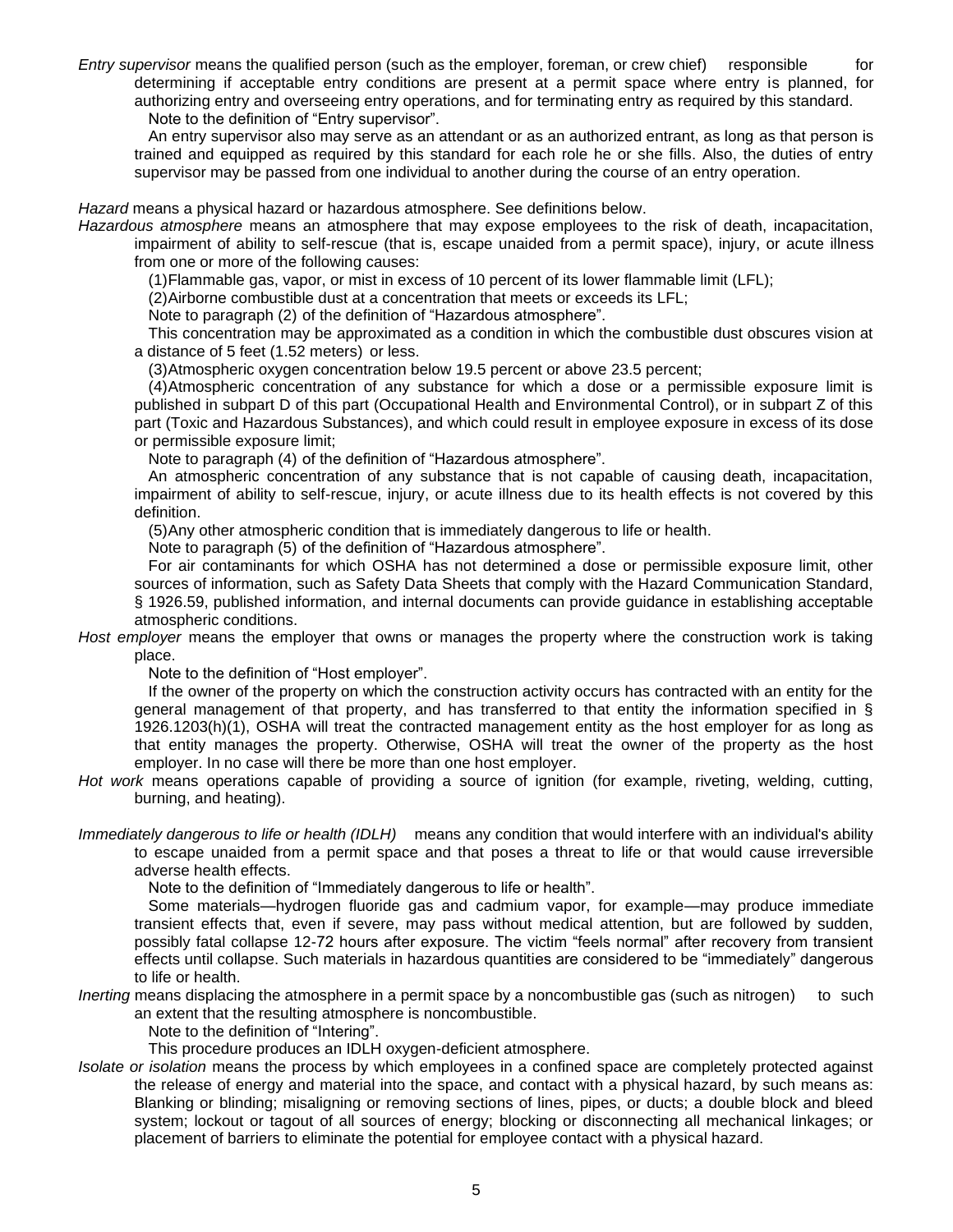- *Limited or restricted means for entry or exit* means a condition that has a potential to impede an employee's movement into or out of a confined space. Such conditions include, but are not limited to, trip hazards, poor illumination, slippery floors, inclining surfaces and ladders.
- *Line breaking* means the intentional opening of a pipe, line, or duct that is or has been carrying flammable, corrosive, or toxic material, an inert gas, or any fluid at a volume, pressure, or temperature capable of causing injury.
- *Lockout* means the placement of a lockout device on an energy isolating device, in accordance with an established procedure, ensuring that the energy isolating device and the equipment being controlled cannot be operated until the lockout device is removed.
- *Lower flammable limit or lower explosive limit* means the minimum concentration of a substance in air needed for an ignition source to cause a flame or explosion.
- *Monitor* or *monitoring* means the process used to identify and evaluate the hazards after an authorized entrant enters the space. This is a process of checking for changes that is performed in a periodic or continuous manner after the completion of the initial testing or evaluation of that space.
- *Non-entry rescue* occurs when a rescue service, usually the attendant, retrieves employees in a permit space without entering the permit space.
- *Non-permit confined space* means a confined space that meets the definition of a confined space but does not meet the requirements for a permit-required confined space, as defined in this subpart.

*Oxygen deficient atmosphere* means an atmosphere containing less than 19.5 percent oxygen by volume. *Oxygen enriched atmosphere* means an atmosphere containing more than 23.5 percent oxygen by volume.

- *Permit-required confined space* (permit space) means a confined space that has one or more of the following characteristics:
	- (1)Contains or has a potential to contain a hazardous atmosphere;
	- (2)Contains a material that has the potential for engulfing an entrant;
	- (3)Has an internal configuration such that an entrant could be trapped or asphyxiated by inwardly converging walls or by a floor which slopes downward and tapers to a smaller cross-section; or
		- (4)Contains any other recognized serious safety or health hazard.
- *Permit-required confined space program* (permit space program) means the employer's overall program for controlling, and, where appropriate, for protecting employees from, permit space hazards and for regulating employee entry into permit spaces.
- *Physical hazard* means an existing or potential hazard that can cause death or serious physical damage. Examples include, but are not limited to: Explosives (as defined by paragraph (n) of § 1926.914, definition of "explosive"); mechanical, electrical, hydraulic and pneumatic energy; radiation; temperature extremes; engulfment; noise; and inwardly converging surfaces. Physical hazard also includes chemicals that can cause death or serious physical damage through skin or eye contact (rather than through inhalation).
- *Prohibited condition* means any condition in a permit space that is not allowed by the permit during the period when entry is authorized. A hazardous atmosphere is a prohibited condition unless the employer can demonstrate that personal protective equipment (PPE) will provide effective protection for each employee in the permit space and provides the appropriate PPE to each employee.
- *Qualified person* means one who, by possession of a recognized degree, certificate, or professional standing, or who by extensive knowledge, training, and experience, has successfully demonstrated his ability to solve or resolve problems relating to the subject matter, the work, or the project.
- *Representative permit space* means a mock-up of a confined space that has entrance openings that are similar to, and is of similar size, configuration, and accessibility to, the permit space that authorized entrants enter.

*Rescue* means retrieving, and providing medical assistance to, one or more employees who are in a permit space. *Rescue service* means the personnel designated to rescue employees from permit spaces.

- *Retrieval system* means the equipment (including a retrieval line, chest or full body harness, wristlets or anklets, if appropriate, and a lifting device or anchor) used for non-entry rescue of persons from permit spaces.
- *Serious physical damage* means an impairment or illness in which a body part is made functionally useless or is substantially reduced in efficiency. Such impairment or illness may be permanent or temporary and includes, but is not limited to, loss of consciousness, disorientation, or other immediate and substantial reduction in mental efficiency. Injuries involving such impairment would usually require treatment by a physician or other licensed health-care professional.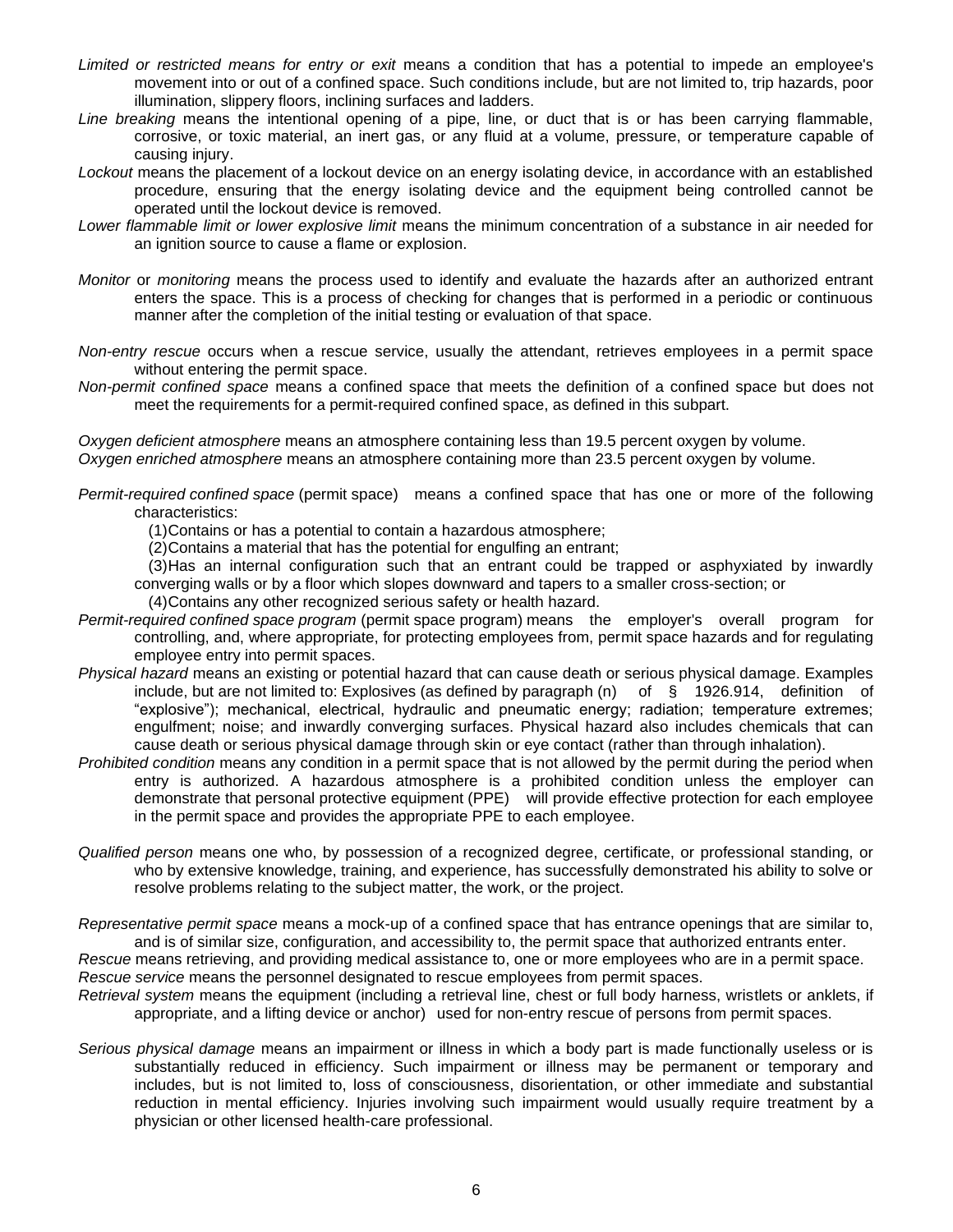### *Tagout* means:

(1)Placement of a tagout device on a circuit or equipment that has been deenergized, in accordance with an established procedure, to indicate that the circuit or equipment being controlled may not be operated until the tagout device is removed; and

(2)The employer ensures that:

(i) Tagout provides equivalent protection to lockout; or

(ii) That lockout is infeasible and the employer has relieved, disconnected, restrained and otherwise rendered safe stored (residual)energy.

- *Test or testing* means the process by which the hazards that may confront entrants of a permit space are identified and evaluated. Testing includes specifying the tests that are to be performed in the permit space. Note to the definition of "Test or testing".
- Testing enables employers both to devise and implement adequate control measures for the protection of authorized entrants and to determine if acceptable entry conditions are present immediately prior to, and during, entry.
- *Ventilate* or *ventilation* means controlling a hazardous atmosphere using continuous forced-air mechanical systems that meet the requirements of § 1926.57 (Ventilation).

[80 FR 25519-25521, May 4, 2015]

### **1926.1203 GENERAL REQUIREMENTS**

<span id="page-6-0"></span>**1926.1203(a)** Before it begins work at a worksite, each employer must ensure that a competent person identifies all confined spaces in which one or more of the employees it directs may work, and identifies each space that is a permit space, through consideration and evaluation of the elements of that space, including testing as necessary.

**1926.1203(b)** If the workplace contains one or more permit spaces, the employer who identifies, or who receives notice of, a permit space must:

**1926.1203(b)(1)** Inform exposed employees by posting danger signs or by any other equally effective means, of the existence and location of, and the danger posed by, each permit space; and

Note to paragraph (b)(1). A sign reading "DANGER-PERMIT-REQUIRED CONFINED SPACE, DO NOT ENTER" or using other similar language would satisfy the requirement for a sign.

**1926.1203(b)(2)** Inform, in a timely manner and in a manner other than posting, its employees' authorized representatives and the controlling contractor of the existence and location of, and the danger posed by, each permit space.

**1926.1203(c)** Each employer who identifies, or receives notice of, a permit space and has not authorized employees it directs to work in that space must take effective measures to prevent those employees from entering that permit space, in addition to complying with all other applicable requirements of this standard.

**1926.1203(d)** If any employer decides that employees it directs will enter a permit space, that employer must have a written permit space program that complies with § 1926.1204 implemented at the construction site. The written program must be made available prior to and during entry operations for inspection by employees and their authorized representatives.

**1926.1203(e)** An employer may use the alternate procedures specified in paragraph (e)(2) of this section for entering a permit space only under the conditions set forth in paragraph (e)(1) of this section

**1926.1203(e)(1)** An employer whose employees enter a permit space need not comply with §§ 1926.1204 through 1206 and §§ 1926.1208 through 1211, provided that all of the following conditions are met:

**1926.1203(e)(1)(i)** The employer can demonstrate that all physical hazards in the space are eliminated or isolated through engineering controls so that the only hazard posed by the permit space is an actual or potential hazardous atmosphere;

**1926.1203(e)(1)(ii)** The employer can demonstrate that continuous forced air ventilation alone is sufficient to maintain that permit space safe for entry, and that, in the event the ventilation system stops working, entrants can exit the space safely;

**1926.1203(e)(1)(iii)** The employer develops monitoring and inspection data that supports the demonstrations required by paragraphs (e)(1)(i) and (ii) of this section;

**1926.1203(e)(1)(iv)** If an initial entry of the permit space is necessary to obtain the data required by paragraph (e)(1)(iii) of this section, the entry is performed in compliance with §§ 1926.1204 through 1926.1211;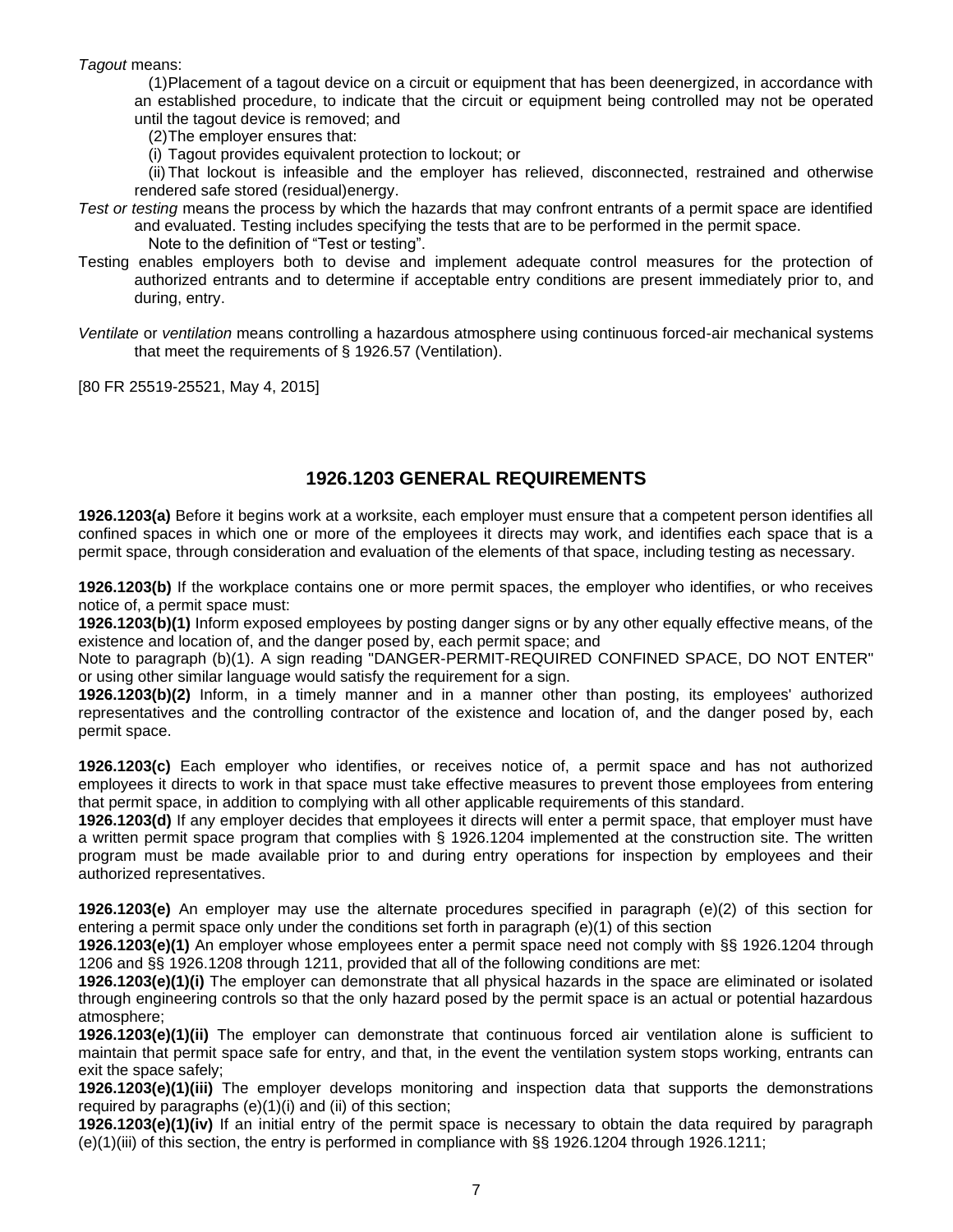**1926.1203(e)(1)(v)** The determinations and supporting data required by paragraphs (e)(1)(i), (ii), and (iii) of this section are documented by the employer and are made available to each employee who enters the permit space under the terms of paragraph (e) of this section or to that employee's authorized representative; and

**1926.1203(e)(1)(vi)** Entry into the permit space under the terms of paragraph (e)(1) of this section is performed in accordance with the requirements of paragraph (e)(2) of this section.

Note to paragraph (e)(1). See paragraph (g) of this section for reclassification of a permit space after all hazards within the space have been eliminated.

**1926.1203(e)(2)** The following requirements apply to entry into permit spaces that meet the conditions set forth in paragraph (e)(1) of this section:

**1926.1203(e)(2)(i)** Any conditions making it unsafe to remove an entrance cover must be eliminated before the cover is removed.

**1926.1203(e)(2)(ii)** When entrance covers are removed, the opening must be immediately guarded by a railing, temporary cover, or other temporary barrier that will prevent an accidental fall through the opening and that will protect each employee working in the space from foreign objects entering the space.

**1926.1203(e)(2)(iii)** Before an employee enters the space, the internal atmosphere must be tested, with a calibrated direct-reading instrument, for oxygen content, for flammable gases and vapors, and for potential toxic air contaminants, in that order. Any employee who enters the space, or that employee's authorized representative, must be provided an opportunity to observe the pre-entry testing required by this paragraph.

**1926.1203(e)(2)(iv)** No hazardous atmosphere is permitted within the space whenever any employee is inside the space.

**1926.1203(e)(2)(v)** Continuous forced air ventilation must be used, as follows:

**1926.1203(e)(2)(v)(A)** An employee must not enter the space until the forced air ventilation has eliminated any hazardous atmosphere;

**1926.1203(e)(2)(v)(B)** The forced air ventilation must be so directed as to ventilate the immediate areas where an employee is or will be present within the space and must continue until all employees have left the space;

**1926.1203(e)(2)(v)(C)** The air supply for the forced air ventilation must be from a clean source and must not increase the hazards in the space

**1926.1203(e)(2)(vi)** The atmosphere within the space must be continuously monitored unless the entry employer can demonstrate that equipment for continuous monitoring is not commercially available or periodic monitoring is sufficient. If continuous monitoring is used, the employer must ensure that the monitoring equipment has an alarm that will notify all entrants if a specified atmospheric threshold is achieved, or that an employee will check the monitor with sufficient frequency to ensure that entrants have adequate time to escape. If continuous monitoring is not used, periodic monitoring is required. All monitoring must ensure that the continuous forced air ventilation is preventing the accumulation of a hazardous atmosphere. Any employee who enters the space, or that employee's authorized representative, must be provided with an opportunity to observe the testing required by this paragraph (e)(2)(vi).

**1926.1203(e)(2)(vii)** If a hazard is detected during entry:

**1926.1203(e)(2)(vii)(A)** Each employee must leave the space immediately;

**1926.1203(e)(2)(vii)(B)** The space must be evaluated to determine how the hazard developed; and

**1926.1203(e)(2)(vii)(C)** The employer must implement measures to protect employees from the hazard before any subsequent entry takes place.

**1926.1203(e)(2)(viii)** The employer must ensure a safe method of entering and exiting the space. If a hoisting system is used, it must be designed and manufactured for personnel hoisting; however, a job-made hoisting system is permissible if it is approved for personnel hoisting by a registered professional engineer, in writing, prior to use.

**1926.1203(e)(2)(ix)** The employer must verify that the space is safe for entry and that the preentry measures required by paragraph (e)(2) of this section have been taken, through a written certification that contains the date, the location of the space, and the signature of the person providing the certification. The certification must be made before entry and must be made available to each employee entering the space or to that employee's authorized representative.

**1926.1203(f)** When there are changes in the use or configuration of a non-permit confined space that might increase the hazards to entrants, or some indication that the initial evaluation of the space may not have been adequate, each entry employer must have a competent person reevaluate that space and, if necessary, reclassify it as a permit-required confined space.

**1926.1203(g)** A space classified by an employer as a permit-required confined space may only be reclassified as a non-permit confined space when a competent person determines that all of the applicable requirements in paragraphs (g)(1) through (4) of this section have been met:

**1926.1203(g)(1)** If the permit space poses no actual or potential atmospheric hazards and if all hazards within the space are eliminated or isolated without entry into the space (unless the employer can demonstrate that doing so without entry is infeasible), the permit space may be reclassified as a non-permit confined space for as long as the non-atmospheric hazards remain eliminated or isolated;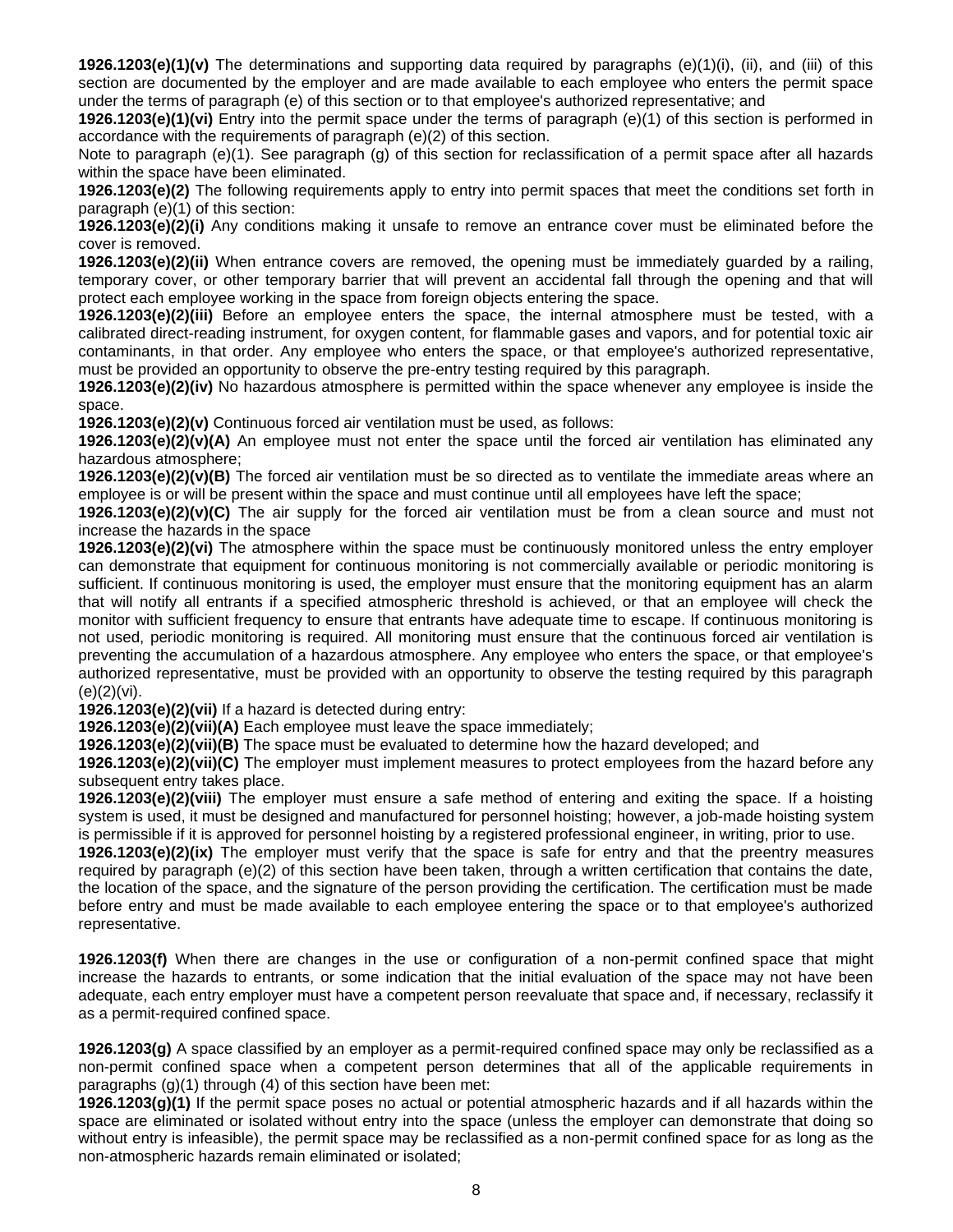**1926.1203(g)(2)** The entry employer must eliminate or isolate the hazards without entering the space, unless it can demonstrate that this is infeasible. If it is necessary to enter the permit space to eliminate or isolate hazards, such entry must be performed under §§ 1926.1204 through 1926.1211. If testing and inspection during that entry demonstrate that the hazards within the permit space have been eliminated or isolated, the permit space may be reclassified as a non-permit confined space for as long as the hazards remain eliminated or isolated;

Note to paragraph (g)(2). Control of atmospheric hazards through forced air ventilation does not constitute elimination or isolation of the hazards. Paragraph (e) of this section covers permit space entry where the employer can demonstrate that forced air ventilation alone will control all hazards in the space.

**1926.1203(g)(3)** The entry employer must document the basis for determining that all hazards in a permit space have been eliminated or isolated, through a certification that contains the date, the location of the space, and the signature of the person making the determination. The certification must be made available to each employee entering the space or to that employee's authorized representative; and

**1926.1203(g)(4)** If hazards arise within a permit space that has been reclassified as a non-permit space under paragraph (g) of this section, each employee in the space must exit the space. The entry employer must then reevaluate the space and reclassify it as a permit space as appropriate in accordance with all other applicable provisions of this standard.

**1926.1203(h)** *Permit space entry communication and coordination.* 

**1926.1203(h)(1)** Before entry operations begin, the host employer must provide the following information, if it has it, to the controlling contractor:

**1926.1203(h)(1)(i)** The location of each known permit space;

**1926.1203(h)(1)(ii)** The hazards or potential hazards in each space or the reason it is a permit space; and

**1926.1203(h)(1)(iii)** Any precautions that the host employer or any previous controlling contractor or entry employer implemented for the protection of employees in the permit space.

**1926.1203(h)(2)** Before entry operations begin, the controlling contractor must:

**1926.1203(h)(2)(i)** Obtain the host employer's information about the permit space hazards and previous entry operations; and

**1926.1203(h)(2)(ii)** Provide the following information to each entity entering a permit space and any other entity at the worksite whose activities could foreseeably result in a hazard in the permit space:

**1926.1203(h)(2)(ii)(A)** The information received from the host employer;

**1926.1203(h)(2)(ii)(B)** Any additional information the controlling contractor has about the subjects listed in paragraph (h)(1) of this section; and

**1926.1203(h)(2)(ii)(C)** The precautions that the host employer, controlling contractor, or other entry employers implemented for the protection of employees in the permit spaces.

**1926.1203(h)(3)** Before entry operations begin, each entry employer must:

**1926.1203(h)(3)(i)** Obtain all of the controlling contractors information regarding permit space hazards and entry operations; and

**1926.1203(h)(3)(ii)** Inform the controlling contractor of the permit space program that the entry employer will follow, including any hazards likely to be confronted or created in each permit space.

**1926.1203(h)(4)** The controlling contractor and entry employer(s) must coordinate entry operations when:

**1926.1203(h)(4)(i)** More than one entity performs permit space entry at the same time; or

**1926.1203(h)(4)(ii)** Permit space entry is performed at the same time that any activities that could foreseeably result in a hazard in the permit space are performed.

**1926.1203(h)(5)** After entry operations:

**1926.1203(h)(5)(i)** The controlling contractor must debrief each entity that entered a permit space regarding the permit space program followed and any hazards confronted or created in the permit space(s) during entry operations;

**1926.1203(h)(5)(ii)** The entry employer must inform the controlling contractor in a timely manner of the permit space program followed and of any hazards confronted or created in the permit space(s) during entry operations; and

**1926.1203(h)(5)(iii)** The controlling contractor must apprise the host employer of the information exchanged with the entry entities pursuant to this subparagraph.

Note to paragraph (h). Unless a host employer or controlling contractor has or will have employees in a confined space, it is not required to enter any confined space to collect the information specified in this paragraph (h).

**1926.1203(i)** If there is no controlling contractor present at the worksite, the requirements for, and role of, controlling contactors in this section must be fulfilled by the host employer or other employer who arranges to have employees of another employer perform work that involves permit space entry.

[80 FR 25521-25523, May 4, 2015]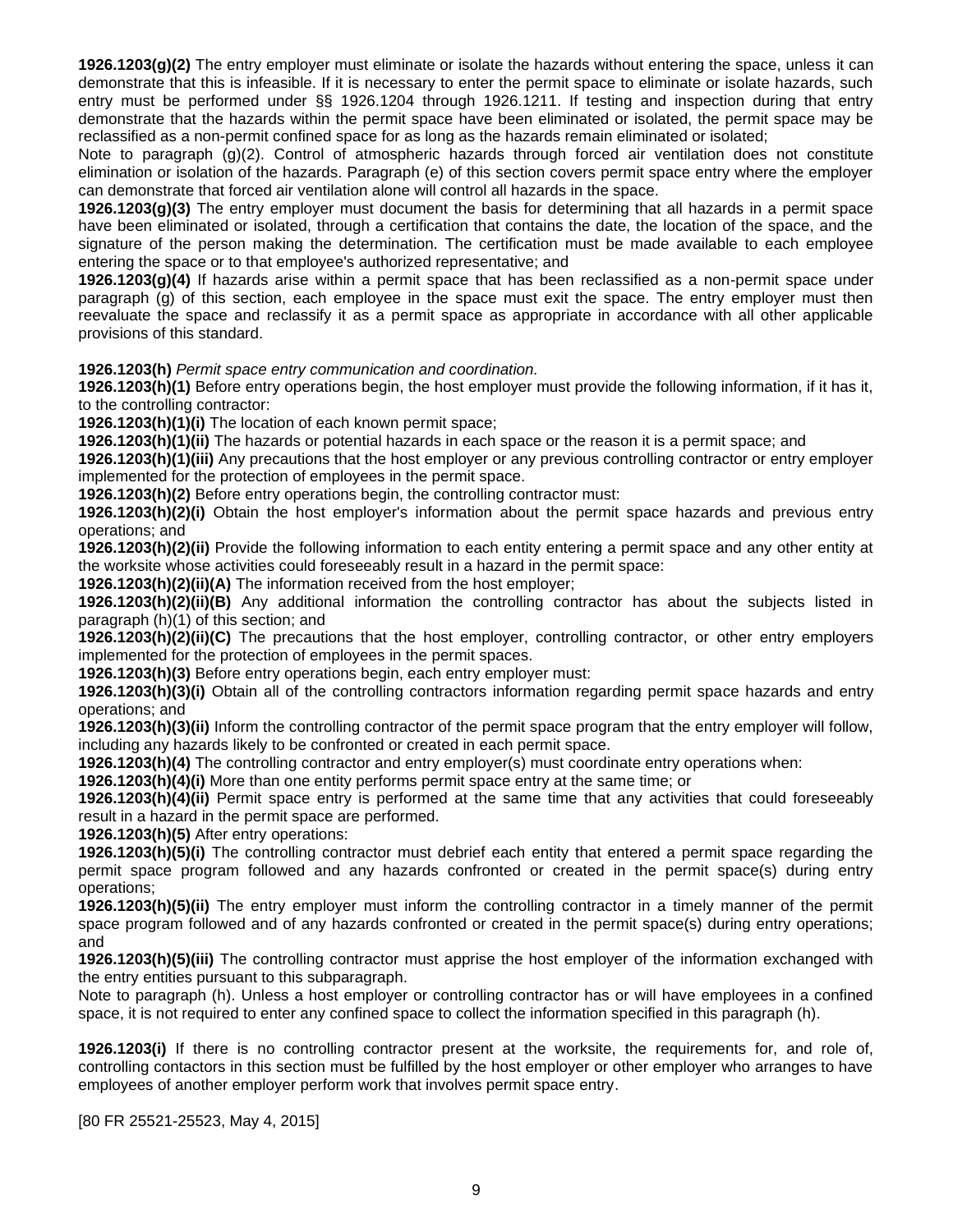## **1926.1204 PERMIT-REQUIRED CONFINED SPACE PROGRAM**

<span id="page-9-0"></span>Each entry employer must:

**1926.1204(a)** Implement the measures necessary to prevent unauthorized entry;

**1926.1204(b)** Identify and evaluate the hazards of permit spaces before employees enter them;

**1926.1204(c)** Develop and implement the means, procedures, and practices necessary for safe permit space entry operations, including, but not limited to, the following:

**1926.1204(c)(1)** Specifying acceptable entry conditions;

**1926.1204(c)(2)** Providing each authorized entrant or that employee's authorized representative with the opportunity to observe any monitoring or testing of permit spaces;

**1926.1204(c)(3)** Isolating the permit space and physical hazard(s) within the space;

**1926.1204(c)(4)** Purging, inerting, flushing, or ventilating the permit space as necessary to eliminate or control atmospheric hazards;

Note to paragraph (c)(4). When an employer is unable to reduce the atmosphere below 10 percent LFL, the employer may only enter if the employer inerts the space so as to render the entire atmosphere in the space noncombustible, and the employees use PPE to address any other atmospheric hazards (such as oxygen deficiency), and the employer eliminates or isolates all physical hazards in the space.

**1926.1204(c)(5)** Determining that, in the event the ventilation system stops working, the monitoring procedures will detect an increase in atmospheric hazard levels in sufficient time for the entrants to safely exit the permit space;

**1926.1204(c)(6)** Providing pedestrian, vehicle, or other barriers as necessary to protect entrants from external hazards;

**1926.1204(c)(7)** Verifying that conditions in the permit space are acceptable for entry throughout the duration of an authorized entry, and ensuring that employees are not allowed to enter into, or remain in, a permit space with a hazardous atmosphere unless the employer can demonstrate that personal protective equipment (PPE) will provide effective protection for each employee in the permit space and provides the appropriate PPE to each employee; and

**1926.1204(c)(8)** Verifying that conditions in the permit space are acceptable for entry throughout the duration of an authorized entry, and ensuring that employees are not allowed to enter into, or remain in, a permit space with a hazardous atmosphere unless the employer can demonstrate that personal protective equipment (PPE) will provide effective protection for each employee in the permit space and provides the appropriate PPE to each employee; and

**1926.1204(d)** Provide the following equipment (specified in paragraphs (d)(1) through (9) of this section) at no cost to each employee, maintain that equipment properly, and ensure that each employee uses that equipment properly: **1926.1204(d)(1)** Testing and monitoring equipment needed to comply with paragraph (e) of this section;

**1926.1204(d)(2)** Ventilating equipment needed to obtain acceptable entry conditions;

**1926.1204(d)(3)** Communications equipment necessary for compliance with §§ 1926.1208(c) and 1926.1209(e), including any necessary electronic communication equipment for attendants assessing entrants' status in multiple spaces;

**1926.1204(d)(4)** Personal protective equipment insofar as feasible engineering and work-practice controls do not adequately protect employees;

Note to paragraph (d)(4). The requirements of subpart E of this part and other PPE requirements continue to apply to the use of PPE in a permit space. For example, if employees use respirators, then the respirator requirements in § 1926.103 (Respiratory protection) must be met.

**1926.1204(d)(5)** Lighting equipment that meets the minimum illumination requirements in § 1926.56, that is approved for the ignitable or combustible properties of the specific gas, vapor, dust, or fiber that will be present, and that is sufficient to enable employees to see well enough to work safely and to exit the space quickly in an emergency:

**1926.1204(d)(6)** Barriers and shields as required by paragraph (c)(4) of this section;

**1926.1204(d)(7)** Equipment, such as ladders, needed for safe ingress and egress by authorized entrants;

**1926.1204(d)(8)** Rescue and emergency equipment needed to comply with paragraph (i) of this section, except to the extent that the equipment is provided by rescue services; and

**1926.1204(d)(9)** Any other equipment necessary for safe entry into, safe exit from, and rescue from, permit spaces.

**1926.1204(e)** Evaluate permit space conditions in accordance with the following paragraphs (e)(1) through (6) of this section when entry operations are conducted:

**1926.1204(e)(1)** Test conditions in the permit space to determine if acceptable entry conditions exist before changes to the space's natural ventilation are made, and before entry is authorized to begin, except that, if an employer demonstrates that isolation of the space is infeasible because the space is large or is part of a continuous system (such as a sewer), the employer must: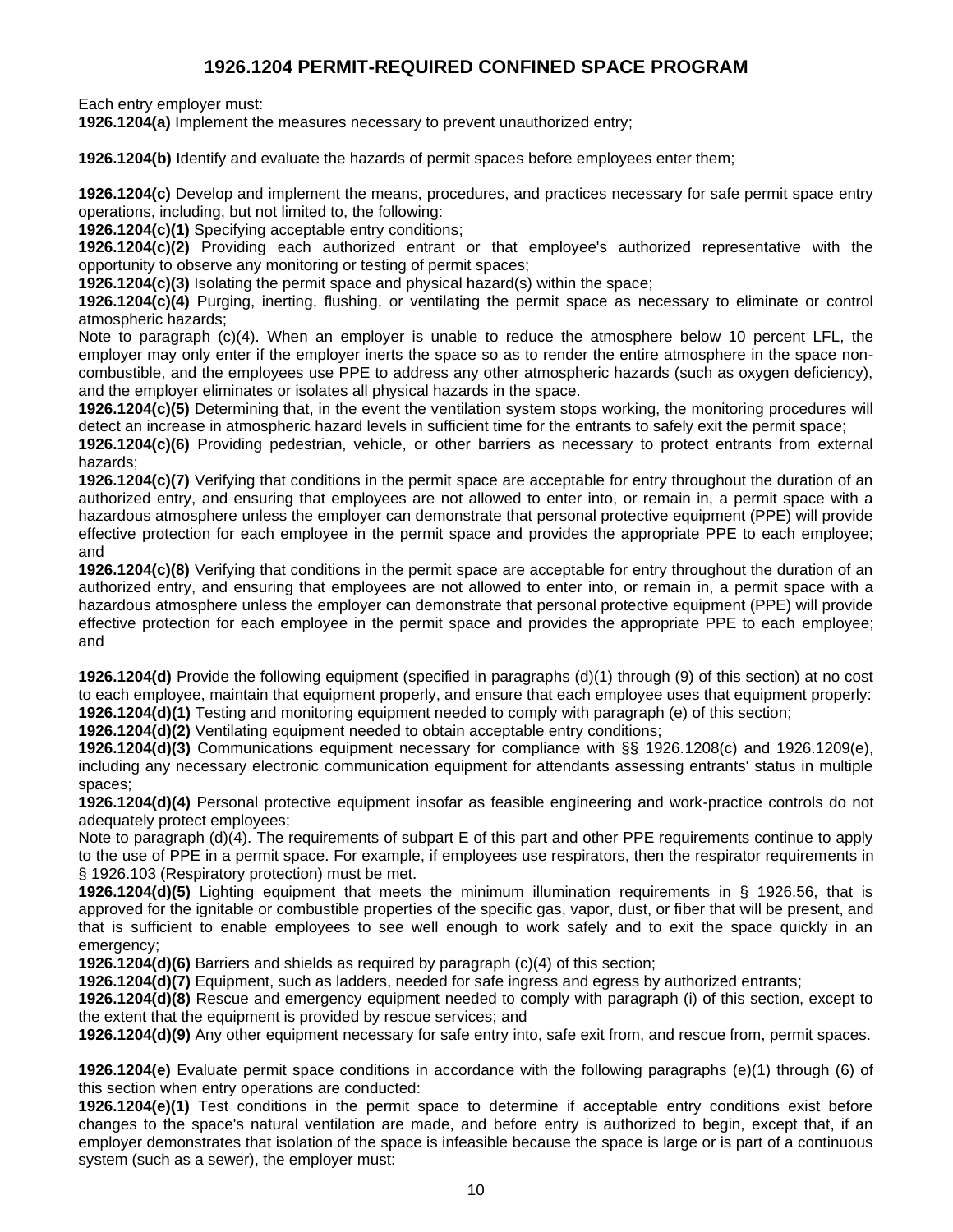**1926.1204(e)(1)(i)** Perform pre-entry testing to the extent feasible before entry is authorized; and,

**1926.1204(e)(1)(ii)** If entry is authorized, continuously monitor entry conditions in the areas where authorized entrants are working, except that employers may use periodic monitoring in accordance with paragraph (e)(2) of this section for monitoring an atmospheric hazard if they can demonstrate that equipment for continuously monitoring that hazard is not commercially available;

**1926.1204(e)(1)(iii)** Provide an early-warning system that continuously monitors for non-isolated engulfment hazards. The system must alert authorized entrants and attendants in sufficient time for the authorized entrants to safely exit the space.

**1926.1204(e)(2)** Continuously monitor atmospheric hazards unless the employer can demonstrate that the equipment for continuously monitoring a hazard is not commercially available or that periodic monitoring is of sufficient frequency to ensure that the atmospheric hazard is being controlled at safe levels. If continuous monitoring is not used, periodic monitoring is required with sufficient frequency to ensure that acceptable entry conditions are being maintained during the course of entry operations;

**1926.1204(e)(3)** When testing for atmospheric hazards, test first for oxygen, then for combustible gases and vapors, and then for toxic gases and vapors;

**1926.1204(e)(4)** Provide each authorized entrant or that employee's authorized representative an opportunity to observe the pre-entry and any subsequent testing or monitoring of permit spaces;

**1926.1204(e)(5)** Reevaluate the permit space in the presence of any authorized entrant or that employee's authorized representative who requests that the employer conduct such reevaluation because there is some indication that the evaluation of that space may not have been adequate; and

**1926.1204(e)(6)** Immediately provide each authorized entrant or that employee's authorized representative with the results of any testing conducted in accordance with this section.

**1926.1204(f)** Provide at least one attendant outside the permit space into which entry is authorized for the duration of entry operations:

**1926.1204(f)(1)** Attendants may be assigned to more than one permit space provided the duties described in § 1926.1209 can be effectively performed for each permit space.

**1926.1204(f)(2)** Attendants may be stationed at any location outside the permit space as long as the duties described in § 1926.1209 can be effectively performed for each permit space to which the attendant is assigned.

**1926.1204(g)** If multiple spaces are to be assigned to a single attendant, include in the permit program the means and procedures to enable the attendant to respond to an emergency affecting one or more of those permit spaces without distraction from the attendant's responsibilities under § 1926.1209;

**1926.1204(h)** Designate each person who is to have an active role (as, for example, authorized entrants, attendants, entry supervisors, or persons who test or monitor the atmosphere in a permit space) in entry operations, identify the duties of each such employee, and provide each such employee with the training required by § 1926.1207;

**1926.1204(i)** Develop and implement procedures for summoning rescue and emergency services (including procedures for summoning emergency assistance in the event of a failed non-entry rescue), for rescuing entrants from permit spaces, for providing necessary emergency services to rescued employees, and for preventing unauthorized personnel from attempting a rescue;

**1926.1204(j)** Develop and implement a system for the preparation, issuance, use, and cancellation of entry permits as required by this standard, including the safe termination of entry operations under both planned and emergency conditions;

**1926.1204(k)** Develop and implement procedures to coordinate entry operations, in consultation with the controlling contractor, when employees of more than one employer are working simultaneously in a permit space or elsewhere on the worksite where their activities could, either alone or in conjunction with the activities within a permit space, foreseeably result in a hazard within the confined space, so that employees of one employer do not endanger the employees of any other employer;

**1926.1204(l)** Develop and implement procedures (such as closing off a permit space and canceling the permit) necessary for concluding the entry after entry operations have been completed;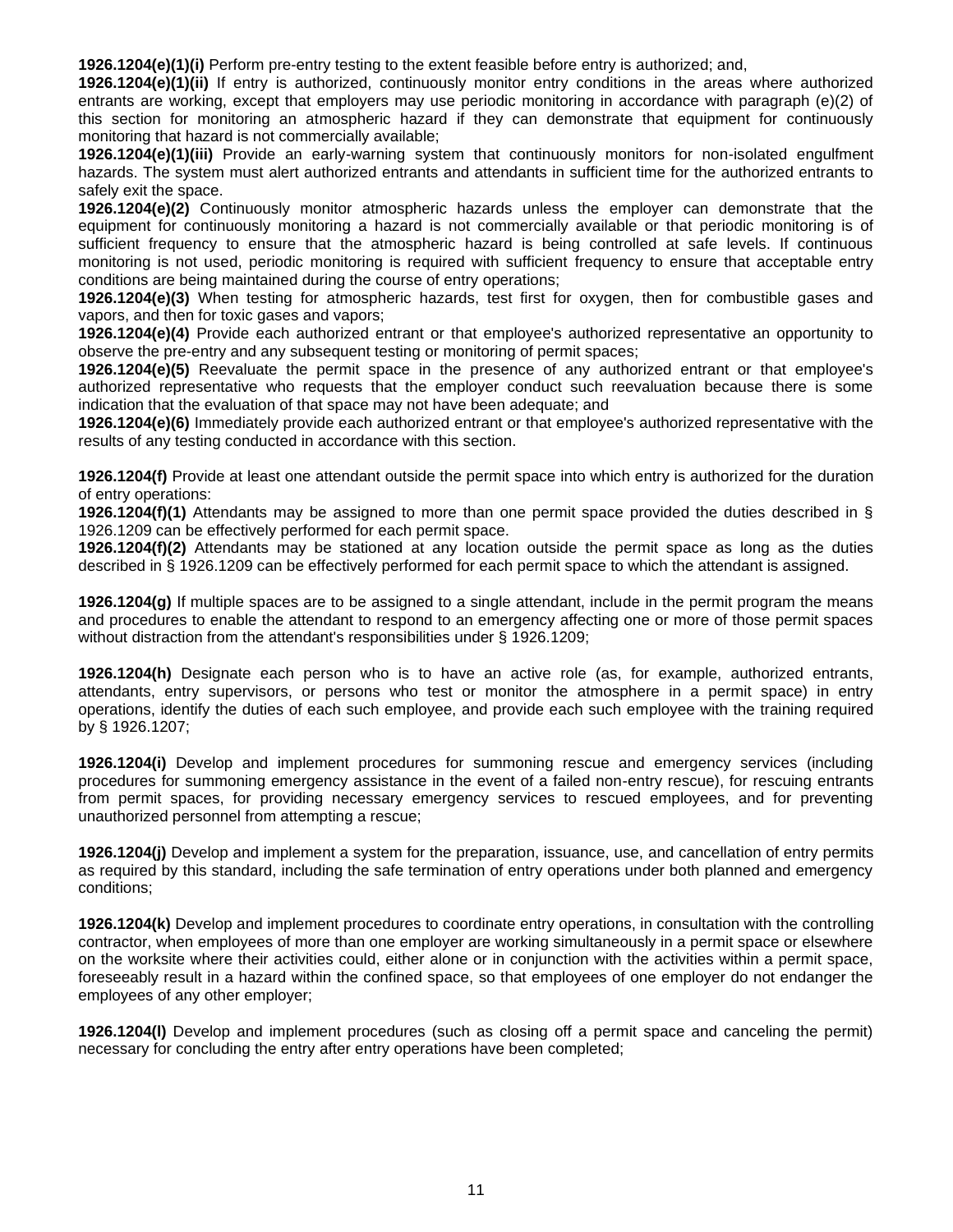**1926.1204(m)** Review entry operations when the measures taken under the permit space program may not protect employees and revise the program to correct deficiencies found to exist before subsequent entries are authorized; and

Note to paragraph (m). Examples of circumstances requiring the review of the permit space program include, but are not limited to: Any unauthorized entry of a permit space, the detection of a permit space hazard not covered by the permit, the detection of a condition prohibited by the permit, the occurrence of an injury or near miss during entry, a change in the use or configuration of a permit space, and employee complaints about the effectiveness of the program.

**1926.1204(n)** Review the permit space program, using the canceled permits retained under § 1926.1205(f), within 1 year after each entry and revise the program as necessary to ensure that employees participating in entry operations are protected from permit space hazards.

Note to paragraph (n). Employers may perform a single annual review covering all entries performed during a 12 month period. If no entry is performed during a 12-month period, no review is necessary.

[80 FR 25523-25524, May 4, 2015]

### **1926.1205 PERMITTING PROCESS**

<span id="page-11-0"></span>**1926.1205(a)** Before entry is authorized, each entry employer must document the completion of measures required by § 1926.1204(c) by preparing an entry permit.

**1926.1205(b)** Before entry begins, the entry supervisor identified on the permit must sign the entry permit to authorize entry.

**1926.1205(c)** The completed permit must be made available at the time of entry to all authorized entrants or their authorized representatives, by posting it at the entry portal or by any other equally effective means, so that the entrants can confirm that pre-entry preparations have been completed.

**1926.1205(d)** The duration of the permit may not exceed the time required to complete the assigned task or job identified on the permit in accordance with § 1926.1206(b).

**1926.1205(e)** The entry supervisor must terminate entry and take the following action when any of the following apply:

**1926.1205(e)(1)** Cancel the entry permit when the entry operations covered by the entry permit have been completed; or

**1926.1205(e)(2)** Suspend or cancel the entry permit and fully reassess the space before allowing reentry when a condition that is not allowed under the entry permit arises in or near the permit space and that condition is temporary in nature and does not change the configuration of the space or create any new hazards within it; and **1926.1205(e)(3)** Cancel the entry permit when a condition that is not allowed under the entry permit arises in or near the permit space and that condition is not covered by paragraph (e)(2) of this section.

**1926.1205(f)** The entry employer must retain each canceled entry permit for at least 1 year to facilitate the review of the permit-required confined space program required by § 1926.1204(n). Any problems encountered during an entry operation must be noted on the pertinent permit so that appropriate revisions to the permit space program can be made.

<span id="page-11-1"></span>[80 FR 25524, May 4, 2015]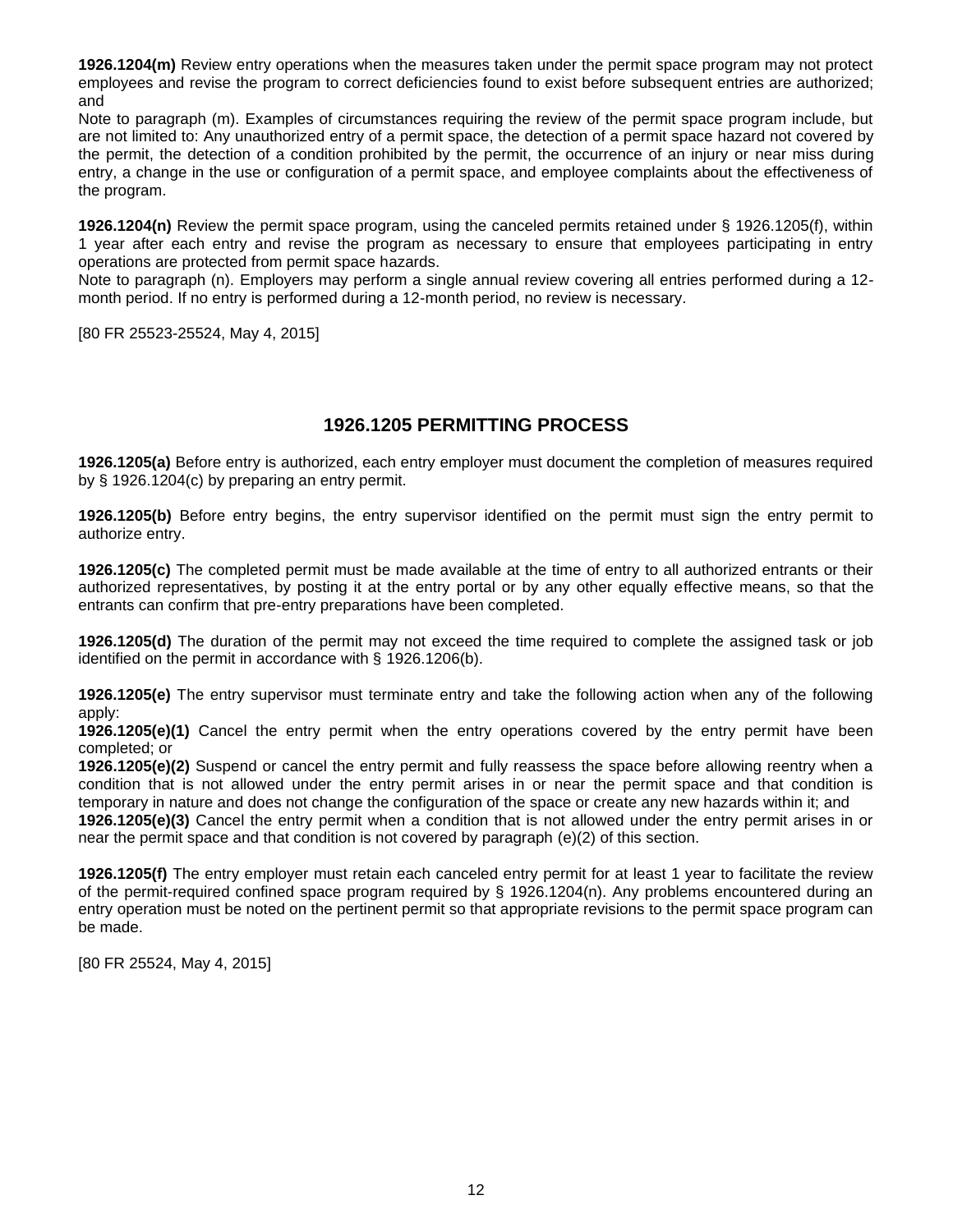### **1926.1206 ENTRY PERMIT**

The entry permit that documents compliance with this section and authorizes entry to a permit space must identify: **1926.1206(a)** The permit space to be entered;

**1926.1206(b)** The purpose of the entry;

**1926.1206(c)** The date and the authorized duration of the entry permit;

**1926.1206(d)** The authorized entrants within the permit space, by name or by such other means (for example, through the use of rosters or tracking systems) as will enable the attendant to determine quickly and accurately, for the duration of the permit, which authorized entrants are inside the permit space;

Note to paragraph (d). This requirement may be met by inserting a reference on the entry permit as to the means used, such as a roster or tracking system, to keep track of the authorized entrants within the permit space.

**1926.1206(e)** Means of detecting an increase in atmospheric hazard levels in the event the ventilation system stops working;

**1926.1206(f)** Each person, by name, currently serving as an attendant;

**1926.1206(g)** The individual, by name, currently serving as entry supervisor, and the signature or initials of each entry supervisor who authorizes entry;

**1926.1206(h)** The hazards of the permit space to be entered;

**1926.1206(i)** The measures used to isolate the permit space and to eliminate or control permit space hazards before entry;

Note to paragraph (i). Those measures can include, but are not limited to, the lockout or tagging of equipment and procedures for purging, inerting, ventilating, and flushing permit spaces.

**1926.1206(j)** The acceptable entry conditions;

**1926.1206(k)** The results of tests and monitoring performed under § 1926.1204(e), accompanied by the names or initials of the testers and by an indication of when the tests were performed;

**1926.1206(l)** The rescue and emergency services that can be summoned and the means (such as the equipment to use and the numbers to call) for summoning those services;

**1926.1206(m)** The communication procedures used by authorized entrants and attendants to maintain contact during the entry;

**1926.1206(n)** Equipment, such as personal protective equipment, testing equipment, communications equipment, alarm systems, and rescue equipment, to be provided for compliance with this standard;

**1926.1206(o)** Any other information necessary, given the circumstances of the particular confined space, to ensure employee safety; and

**1926.1206(p)** Any additional permits, such as for hot work, that have been issued to authorize work in the permit space.

<span id="page-12-0"></span>[80 FR 25524-25525, May 4, 2015]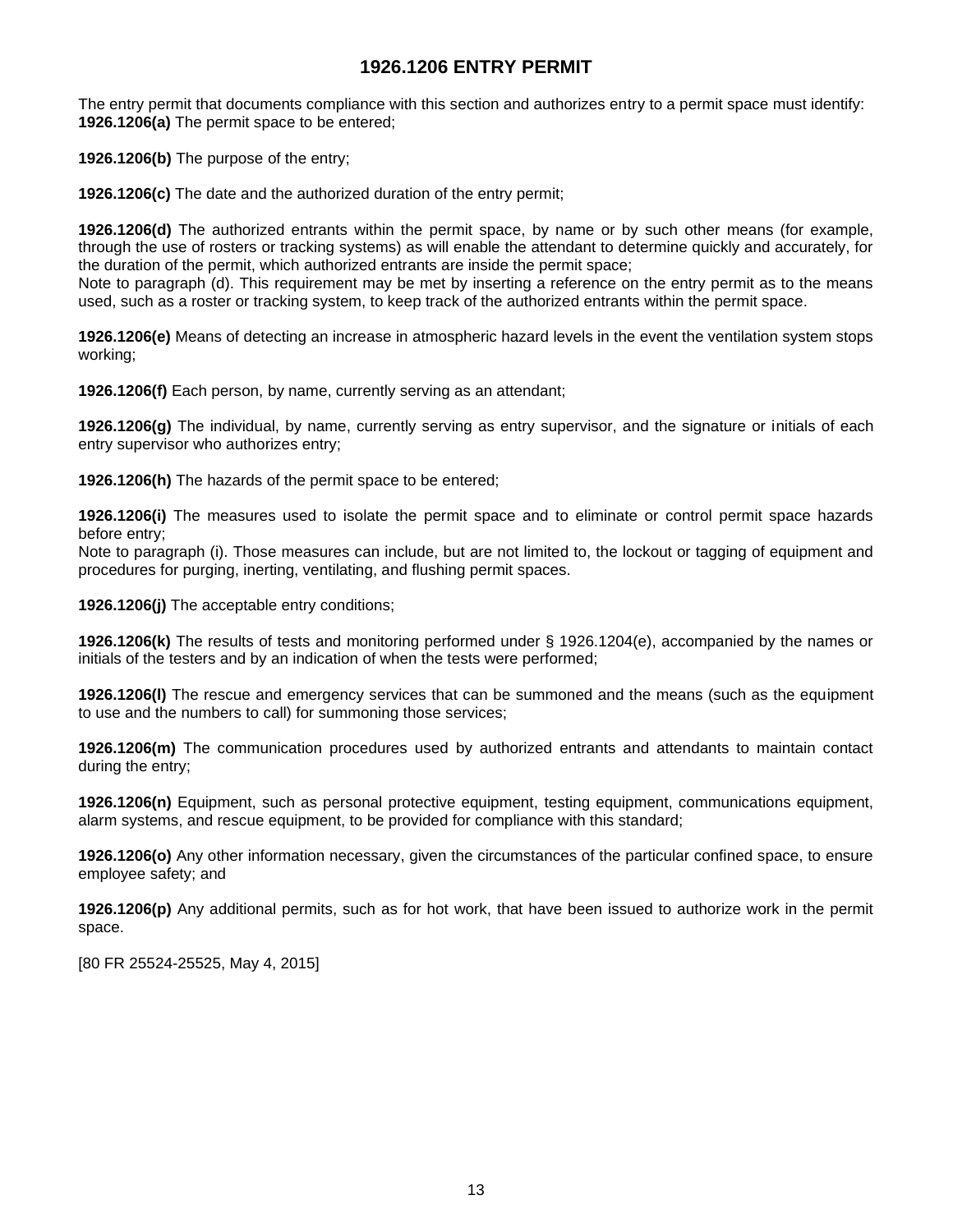### **1926.1207 TRAINING**

**1926.1207(a)** The employer must provide training to each employee whose work is regulated by this standard, at no cost to the employee, and ensure that the employee possesses the understanding, knowledge, and skills necessary for the safe performance of the duties assigned under this standard. This training must result in an understanding of the hazards in the permit space and the methods used to isolate, control or in other ways protect employees from these hazards, and for those employees not authorized to perform entry rescues, in the dangers of attempting such rescues

**1926.1207(b)** Training required by this section must be provided to each affected employee:

**1926.1207(b)(1)** In both a language and vocabulary that the employee can understand;

**1926.1207(b)(2)** Before the employee is first assigned duties under this standard;

**1926.1207(b)(3)** Before there is a change in assigned duties;

**1926.1207(b)(4)** Whenever there is a change in permit space entry operations that presents a hazard about which an employee has not previously been trained; and

**1926.1207(b)(5)** Whenever there is any evidence of a deviation from the permit space entry procedures required by § 1926.1204(c) or there are inadequacies in the employee's knowledge or use of these procedures.

**1926.1207(c)** The training must establish employee proficiency in the duties required by this standard and must introduce new or revised procedures, as necessary, for compliance with this standard.

**1926.1207(d)** The employer must maintain training records to show that the training required by paragraphs (a) through (c) of this section has been accomplished. The training records must contain each employee's name, the name of the trainers, and the dates of training. The documentation must be available for inspection by employees and their authorized representatives, for the period of time the employee is employed by that employer.

[80 FR 25525, May 4, 2015]

### **1926.1208 DUTIES OF AUTHORIZED ENTRANTS**

<span id="page-13-0"></span>The entry employer must ensure that all authorized entrants:

**1926.1208(a)** Are familiar with and understand the hazards that may be faced during entry, including information on the mode, signs or symptoms, and consequences of the exposure;

**1926.1208(b)** Properly use equipment as required by § 1926.1204(d);

**1926.1208(c)** Communicate with the attendant as necessary to enable the attendant to assess entrant status and to enable the attendant to alert entrants of the need to evacuate the space as required by § 1926.1209(f);

**1926.1208(d)** Alert the attendant whenever:

**1926.1208(d)(1)** There is any warning sign or symptom of exposure to a dangerous situation; or **1926.1208(d)(2)** The entrant detects a prohibited condition; and

**1926.1208(e)** Exit from the permit space as quickly as possible whenever:

**1926.1208(e)(1)** An order to evacuate is given by the attendant or the entry supervisor;

**1926.1208(e)(2)** There is any warning sign or symptom of exposure to a dangerous situation;

**1926.1208(e)(3)** The entrant detects a prohibited condition; or

**1926.1208(e)(4)** An evacuation alarm is activated.

<span id="page-13-1"></span>[80 FR 25525, May 4, 2015]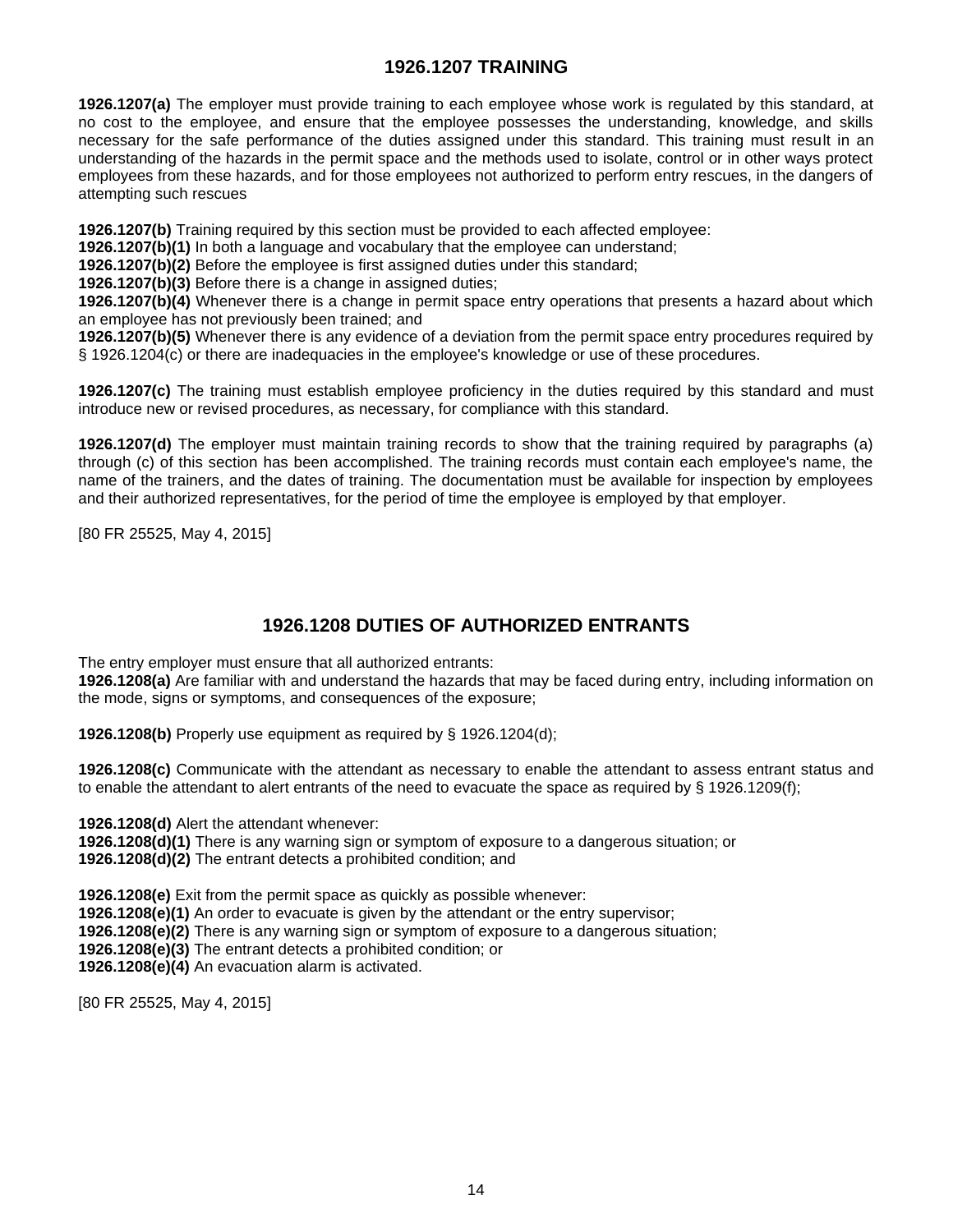# **1926.1209 DUTIES OF ATTENDANTS**

The entry employer must ensure that each attendant:

**1926.1209(a)** Is familiar with and understands the hazards that may be faced during entry, including information on the mode, signs or symptoms, and consequences of the exposure;

**1926.1209(b)** Is aware of possible behavioral effects of hazard exposure in authorized entrants;

**1926.1209(c)** Continuously maintains an accurate count of authorized entrants in the permit space and ensures that the means used to identify authorized entrants under § 1926.1206(d) accurately identifies who is in the permit space;

**1926.1209(d)** Remains outside the permit space during entry operations until relieved by another attendant; Note to paragraph (d). Once an attendant has been relieved by another attendant, the relieved attendant may enter a permit space to attempt a rescue when the employer's permit space program allows attendant entry for rescue and the attendant has been trained and equipped for rescue operations as required by § 1926.1211(a).

**1926.1209(e)** Communicates with authorized entrants as necessary to assess entrant status and to alert entrants of the need to evacuate the space under § 1926.1208(e);

**1926.1209(f)** Assesses activities and conditions inside and outside the space to determine if it is safe for entrants to remain in the space and orders the authorized entrants to evacuate the permit space immediately under any of the following conditions:

**1926.1209(f)(1)** If there is a prohibited condition;

**1926.1209(f)(2)** If the behavioral effects of hazard exposure are apparent in an authorized entrant;

**1926.1209(f)(3)** If there is a situation outside the space that could endanger the authorized entrants; or

**1926.1209(f)(4)** If the attendant cannot effectively and safely perform all the duties required under this section;

**1926.1209(g)** Summons rescue and other emergency services as soon as the attendant determines that authorized entrants may need assistance to escape from permit space hazards;

**1926.1209(h)** Takes the following actions when unauthorized persons approach or enter a permit space while entry is underway:

**1926.1209(h)(1)** Warns the unauthorized persons that they must stay away from the permit space;

**1926.1209(h)(2)** Advises the unauthorized persons that they must exit immediately if they have entered the permit space; and

**1926.1209(h)(3)** Informs the authorized entrants and the entry supervisor if unauthorized persons have entered the permit space;

**1926.1209(i)** Performs non-entry rescues as specified by the employer's rescue procedure; and

**1926.1209(j)** Performs no duties that might interfere with the attendant's primary duty to assess and protect the authorized entrants.

[80 FR 25525, May 4, 2015]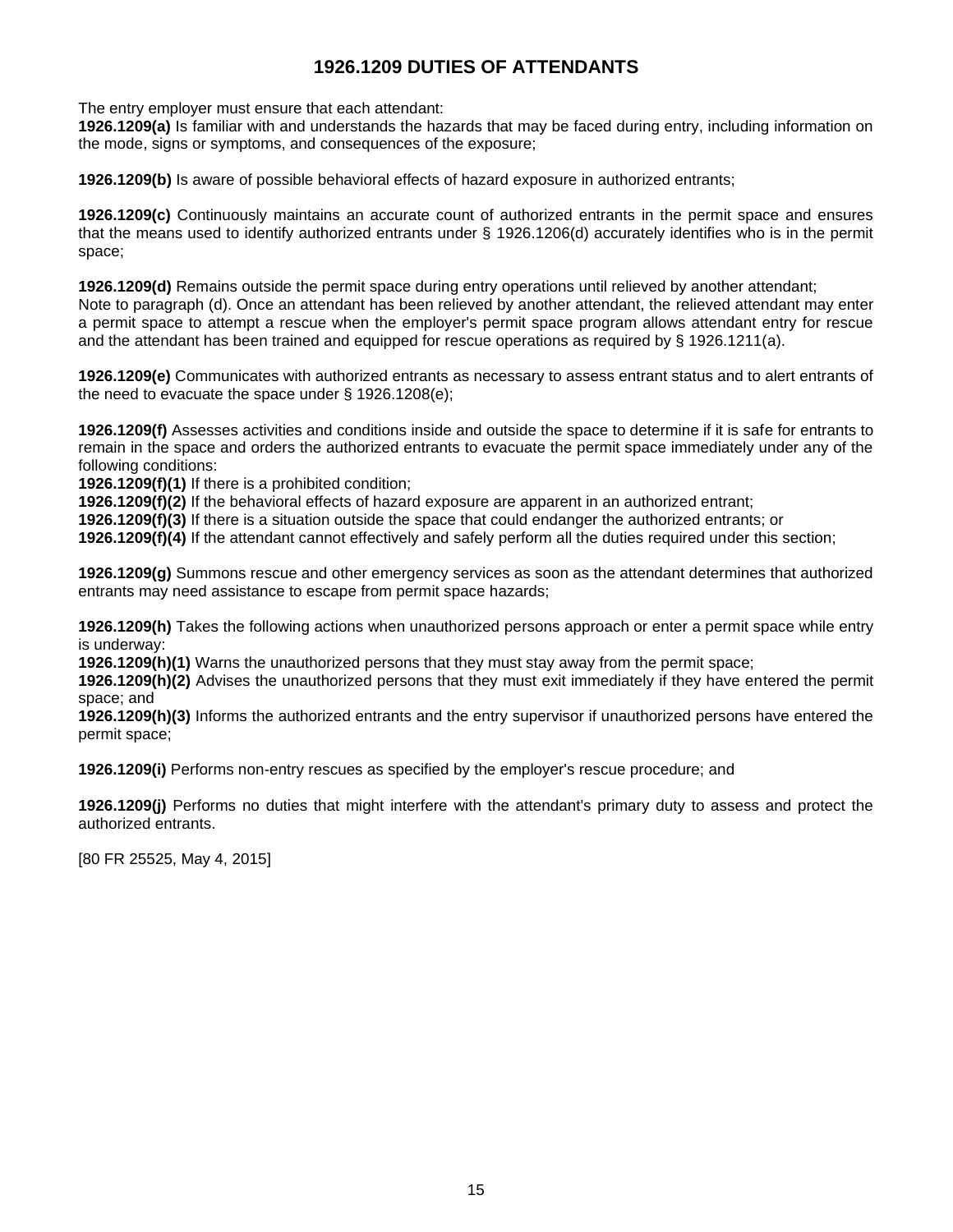# **1926.1210 DUTIES OF ENTRY SUPERVISORS**

<span id="page-15-0"></span>The entry employer must ensure that each entry supervisor:

**1926.1210(a)** Is familiar with and understands the hazards that may be faced during entry, including information on the mode, signs or symptoms, and consequences of the exposure;

**1926.1210(b)** Verifies, by checking that the appropriate entries have been made on the permit, that all tests specified by the permit have been conducted and that all procedures and equipment specified by the permit are in place before endorsing the permit and allowing entry to begin;

**1926.1210(c)** Terminates the entry and cancels or suspends the permit as required by § 1926.1205(e);

**1926.1210(d)** Verifies that rescue services are available and that the means for summoning them are operable, and that the employer will be notified as soon as the services become unavailable;

**1926.1210(e)** Removes unauthorized individuals who enter or who attempt to enter the permit space during entry operations; and

**1926.1210(f)** Determines, whenever responsibility for a permit space entry operation is transferred, and at intervals dictated by the hazards and operations performed within the space, that entry operations remain consistent with terms of the entry permit and that acceptable entry conditions are maintained.

[80 FR 25525-25526, May 4, 2015]

## **1926.1211 RESCUE AND EMERGENCY SERVICES**

<span id="page-15-1"></span>**1926.1211(a)** An employer who designates rescue and emergency services, pursuant to § 1926.1204(i), must:

**1926.1211(a)(1)** Evaluate a prospective rescuer's ability to respond to a rescue summons in a timely manner, considering the hazard(s) identified;

Note to paragraph (a)(1). What will be considered timely will vary according to the specific hazards involved in each entry. For example, § 1926.103 (Respiratory protection) requires that employers provide a standby person or persons capable of immediate action to rescue employee(s) wearing respiratory protection while in work areas defined as IDLH atmospheres.

**1926.1211(a)(2)** Evaluate a prospective rescue service's ability, in terms of proficiency with rescue-related tasks and equipment, to function appropriately while rescuing entrants from the particular permit space or types of permit spaces identified;

**1926.1211(a)(3)** Select a rescue team or service from those evaluated that:

**1926.1211(a)(3)(i)** Has the capability to reach the victim(s) within a time frame that is appropriate for the permit space hazard(s) identified;

**1926.1211(a)(3)(ii)** Is equipped for, and proficient in, performing the needed rescue services;

**1926.1211(a)(3)(iii)** Agrees to notify the employer immediately in the event that the rescue service becomes unavailable;

**1926.1211(a)(4)** Inform each rescue team or service of the hazards they may confront when called on to perform rescue at the site; and

**1926.1211(a)(5)** Provide the rescue team or service selected with access to all permit spaces from which rescue may be necessary so that the rescue team or service can develop appropriate rescue plans and practice rescue operations.

**1926.1211(b)** An employer whose employees have been designated to provide permit space rescue and/or emergency services must take the following measures and provide all equipment and training at no cost to those employees:

**1926.1211(b)(1)** Provide each affected employee with the personal protective equipment (PPE) needed to conduct permit space rescues safely and train each affected employee so the employee is proficient in the use of that PPE;

**1926.1211(b)(2)** Train each affected employee to perform assigned rescue duties. The employer must ensure that such employees successfully complete the training required and establish proficiency as authorized entrants, as provided by §§ 1926.1207 and 1926.1208;

**1926.1211(b)(3)** Train each affected employee in basic first aid and cardiopulmonary resuscitation (CPR). The employer must ensure that at least one member of the rescue team or service holding a current certification in basic first aid and CPR is available; and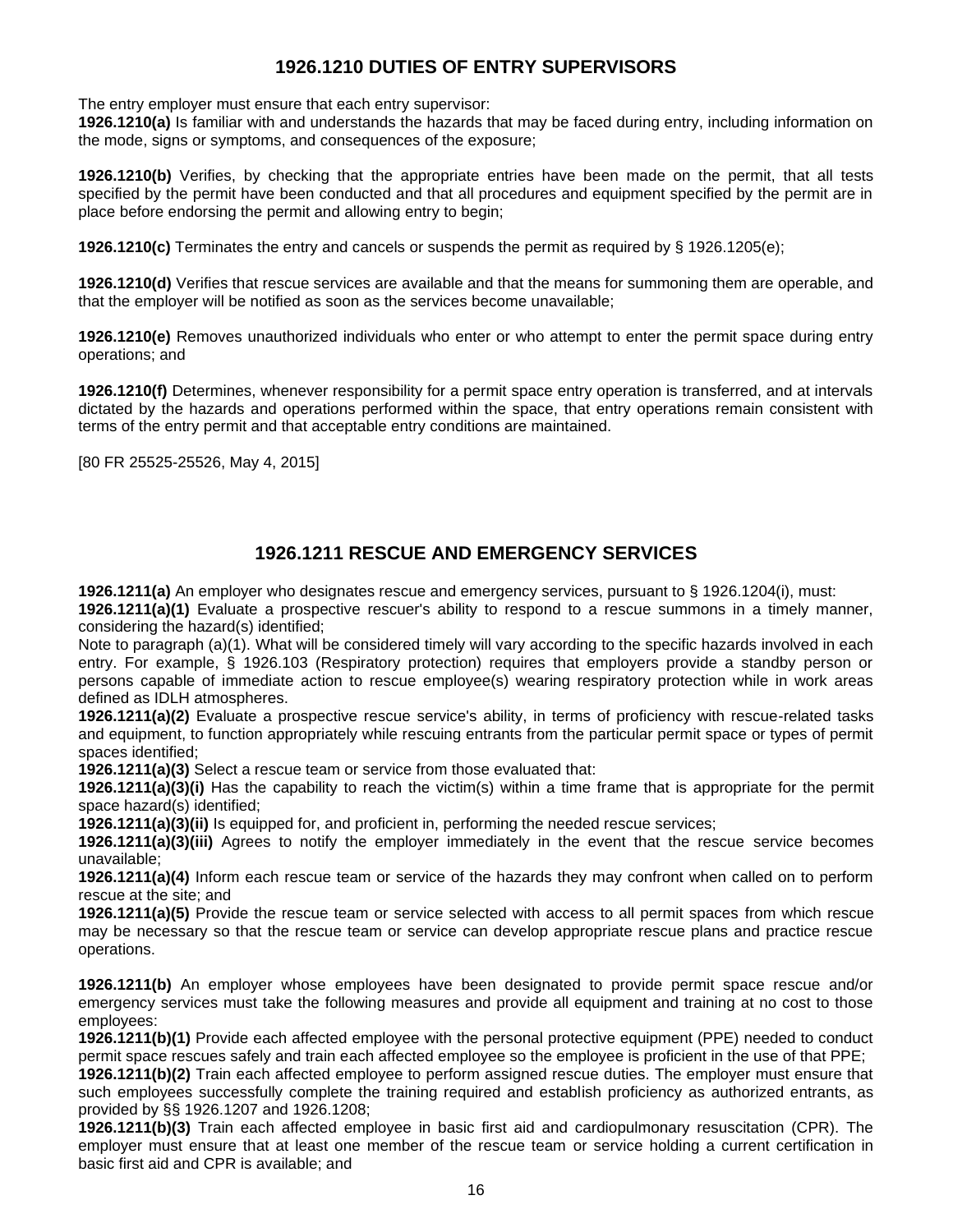**1926.1211(b)(4)** Ensure that affected employees practice making permit space rescues before attempting an actual rescue, and at least once every 12 months, by means of simulated rescue operations in which they remove dummies, manikins, or actual persons from the actual permit spaces or from representative permit spaces, except practice rescue is not required where the affected employees properly performed a rescue operation during the last 12 months in the same permit space the authorized entrant will enter, or in a similar permit space. Representative permit spaces must, with respect to opening size, configuration, and accessibility, simulate the types of permit spaces from which rescue is to be performed.

**1926.1211(c)** Non-entry rescue is required unless the retrieval equipment would increase the overall risk of entry or would not contribute to the rescue of the entrant. The employer must designate an entry rescue service whenever non-entry rescue is not selected. Whenever non-entry rescue is selected, the entry employer must ensure that retrieval systems or methods are used whenever an authorized entrant enters a permit space, and must confirm, prior to entry, that emergency assistance would be available in the event that non-entry rescue fails. Retrieval systems must meet the following requirements:

**1926.1211(c)(1)** Each authorized entrant must use a chest or full body harness, with a retrieval line attached at the center of the entrant's back near shoulder level, above the entrant's head, or at another point which the employer can establish presents a profile small enough for the successful removal of the entrant. Wristlets or anklets may be used in lieu of the chest or full body harness if the employer can demonstrate that the use of a chest or full body harness is infeasible or creates a greater hazard and that the use of wristlets or anklets is the safest and most effective alternative.

**1926.1211(c)(2)** The other end of the retrieval line must be attached to a mechanical device or fixed point outside the permit space in such a manner that rescue can begin as soon as the rescuer becomes aware that rescue is necessary. A mechanical device must be available to retrieve personnel from vertical type permit spaces more than 5 feet (1.52 meters) deep.

**1926.1211(c)(3)** Equipment that is unsuitable for retrieval must not be used, including, but not limited to, retrieval lines that have a reasonable probability of becoming entangled with the retrieval lines used by other authorized entrants, or retrieval lines that will not work due to the internal configuration of the permit space.

**1926.1211(d)** If an injured entrant is exposed to a substance for which a Safety Data Sheet (SDS) or other similar written information is required to be kept at the worksite, that SDS or written information must be made available to the medical facility treating the exposed entrant.

[80 FR 25526, May 4, 2015]

### **1926.1212 EMPLOYEE PARTICIPATION**

<span id="page-16-0"></span>**1926.1212(a)** Employers must consult with affected employees and their authorized representatives on the development and implementation of all aspects of the permit space program required by § 1926.1203.

**1926.1212(b)** Employers must make available to each affected employee and his/her authorized representatives all information required to be developed by this standard

[80 FR 25526, May 4, 2015]